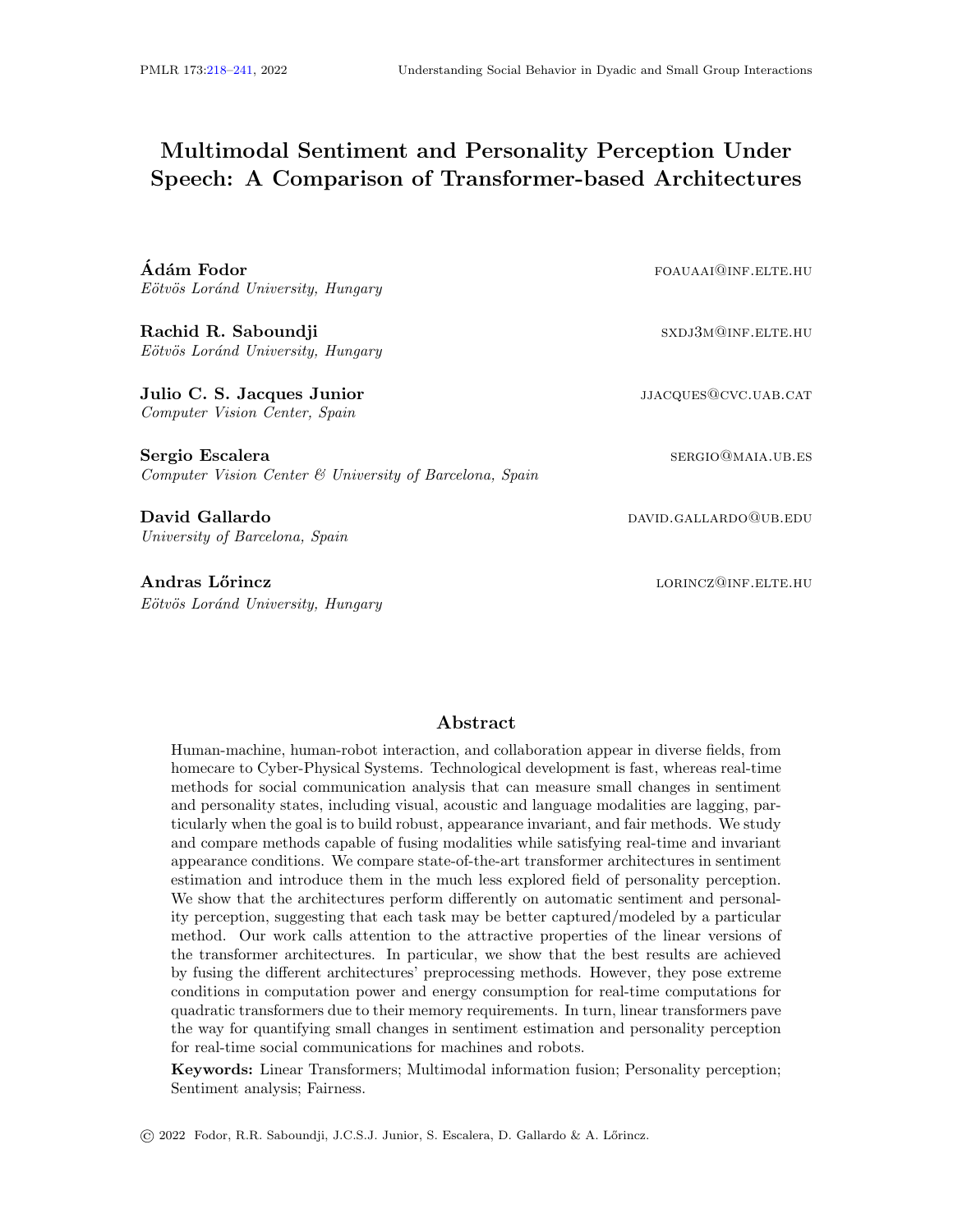## 1. Introduction

In social communication, emotion and personality are two of the main cues that define how we feel and behave when we interact with others, as well as how we (and others) react while interacting. If we aim intelligent systems to engage and communicate with us in a "human-like" way, we need to provide them with similar mechanisms. This may explain why automatic sentiment, emotion and personality perception (and recognition) are receiving increasing interest from the Machine Learning (ML) and Computer Vision (CV) communities [\(Vinciarelli and Mohammadi,](#page-22-0) [2014;](#page-22-0) [Jacques Junior et al.,](#page-20-0) [2019;](#page-20-0) [Zeng et al.,](#page-23-1) [2009;](#page-23-1) [Soleymani et al.,](#page-22-1) [2017;](#page-22-1) [Avots et al.,](#page-18-0) [2019\)](#page-18-0), but also Personality Psychology (PP) [\(Phan](#page-21-0) [and Rauthmann,](#page-21-0) [2021\)](#page-21-0), which is supported by the easy access to large and public databases and benchmarks on related topics, in addition to the outstanding advancements of deep learning methods.

The research on human affective behavior and personality computing has evolved from single modality (e.g., audio, visual, or text-based) to multimodal, including audiovisual fusion, linguistic and paralinguistic fusion, and multicue visual fusion based on facial expressions, head movements, body gestures [\(Zeng et al.,](#page-23-1) [2009\)](#page-23-1) or context [\(Martinez,](#page-21-1) [2019\)](#page-21-1). However, past publicly available datasets and works on these fields, especially those focusing on visual cues, were not explicitly addressing the "under speech" scenario, where facial expressions produced during speech could lead to low recognition performances on different tasks if the dynamics of the expression are not considered. That is, most works and public datasets found in the literature for visual emotion recognition are focused on still images, e.g., [\(Guo et al.,](#page-20-1) [2018\)](#page-20-1). At the same time, information gathered "under speech" time intervals is most important during interactions and can express a rich variety of intentions [\(Hellbernd and Sammler,](#page-20-2) [2016\)](#page-20-2). To address this problem, recent works and datasets started to pay more attention to temporal dynamics such as the CMU-MOSEI dataset, developed for the case of multimodal sentiment analysis and emotion recognition [\(Zadeh et al.,](#page-22-2) [2018\)](#page-22-2).

Previous works used to model temporal dynamics in these kinds of applications through frame-by-fame recognition followed by aggregation [\(Biel et al.,](#page-18-1) [2012;](#page-18-1) [Celiktutan and Gunes,](#page-19-0) [2014\)](#page-19-0). Nonetheless, such approach may not generalize well under speech due to the dynamics of the task. Moreover, human face-to-face communication is a complex multimodal signal, where words (language modality), gestures/pose/gaze (visual modality) and changes in tone (acoustic modality) are used to convey our intentions [\(Zadeh et al.,](#page-22-2) [2018\)](#page-22-2). To address this problem, different deep learning-based solutions have been proposed, from Recurrent Neural Networks [\(Majumder et al.,](#page-21-2) [2019;](#page-21-2) [Elbarougy et al.,](#page-19-1) [2020;](#page-19-1) [Schoneveld et al.,](#page-22-3) [2021\)](#page-22-3) to the recently emerging Transformers [\(Vaswani et al.,](#page-22-4) [2017\)](#page-22-4), as proposed by [Palmero](#page-21-3) [et al.](#page-21-3) [\(2021\)](#page-21-3) or [Siriwardhana et al.](#page-22-5) [\(2020\)](#page-22-5). Past works have already exploited the use of Transformer architecture for personality recognition [\(Leonardi et al.,](#page-21-4) [2020\)](#page-21-4), but in the context of Natural Language Provessing (NLP). In this work, we follow the latter multimodal Transformer-based approaches and evaluate different Transformer architectures on state-ofthe-art databases for the problem of sentiment and personality perception under speech, with the purpose of finding the trade-off between accuracy and efficiency.

According to [Avots et al.](#page-18-0) [\(2019\)](#page-18-0), most of the existing approaches for emotion recognition are tailored for a specific database, which also applies for personality computing and sentiment analysis. This way, while the model is trained on a particular database, it usually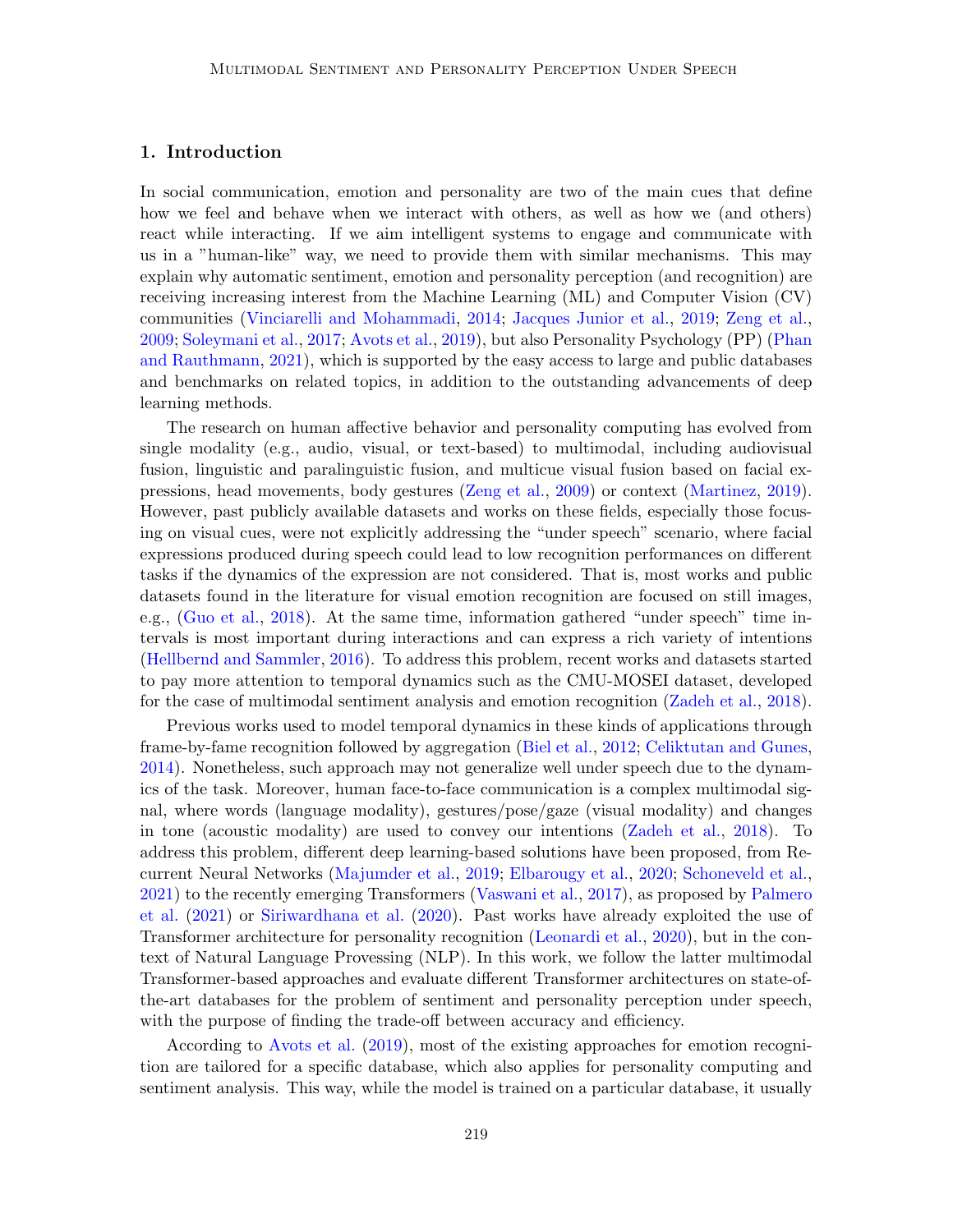faces high variation in appearance and background, as well as human-centered attributes, such as head pose, ethnicity, age, gender, and local fashion, which in turn impose a strong limitation when the goal is to build robust and fair machine learning models which are capable of generalizing well to different populations, contexts and environments. Although erasing demographic bias in data-driven machine learning architectures is of extreme difficulty, in this work we encode visual information as Action Units (or AUs, for short) [\(Ekman](#page-19-2) [and Rosenberg,](#page-19-2) [1997;](#page-19-2) Baltrušaitis et al., [2015\)](#page-18-2) to mitigate such problem. It must be emphasized that using AUs as features are neither supposed nor intended to remove all kinds of bias. Our goal here is to be sure that the model is at least not basing its decisions on some appearance-based features like the background, people's skin tone or hair stile. Action Unit detectors might have their own biases, depending on the way they were trained. Nevertheless, we believe such kind of feature can also promote cross-dataset generalization.

Beyond the desire for competitive performance, applications must be real-time while satisfying *privacy-related constraints* in many environments giving rise to the combined demand of fast processing and low memory consumption. Cloud-based computation is possible under the condition that information is de-identified before it is sent to the cloud. Evaluations in the cloud using Action Unit estimations seem plausible at first sight, but facial dynamics may still reveal identity [\(Stone,](#page-22-6) [2001\)](#page-22-6), limiting computations to local computers. Cloud service for speech recognition is more complex. Even if the speech is transformed to a robotic one [\(Fodor et al.,](#page-20-3) [2021\)](#page-20-3) before being sent, personal information concerning names, places, and dates set serious barriers. These points highlight the need for local computations and the potential advantages of the linear version of the transformer family.

In this work we are focusing on real-time applications. This choice restricts us in the selection of the tools. For example, we are not using features developed for specific databases not available otherwise. In turn, although competitive, our results could be improved further and are sometimes surpassed by others. Our contributions are summarized as follows:

- We compare different Transformer-based architectures, with the aim of finding the trade-off between accuracy and efficiency, as well as the best competitive architecture that works well for both sentiment and personality perception;
- We use Action Units as inputs for the visual modality, which are supposed to be invariant to some appearance-based features (e.g., skin-tone or hair-style). Thus, mitigating possible sources of bias toward under-represented groups/categories while promoting cross-dataset/domain/scenario generalization.
- We consider memory and speed parameters as required by real-time processing in human-machine, human-robot interactions, an important goal of future developments.
- The proposed approach was evaluated on different tasks and datasets. The results obtained are similar to those given by state-of-the-art models on the respective tasks and datasets.

We note that the underlying machine learning technology (i.e., the technology of information fusion using deep neural networks) has diverse applications and is developing quickly, leading to more elaborated and efficient architectures and performance improvements. We show that real-time applications are feasible today even if resources concerning GPU strength and memory consumption are limited.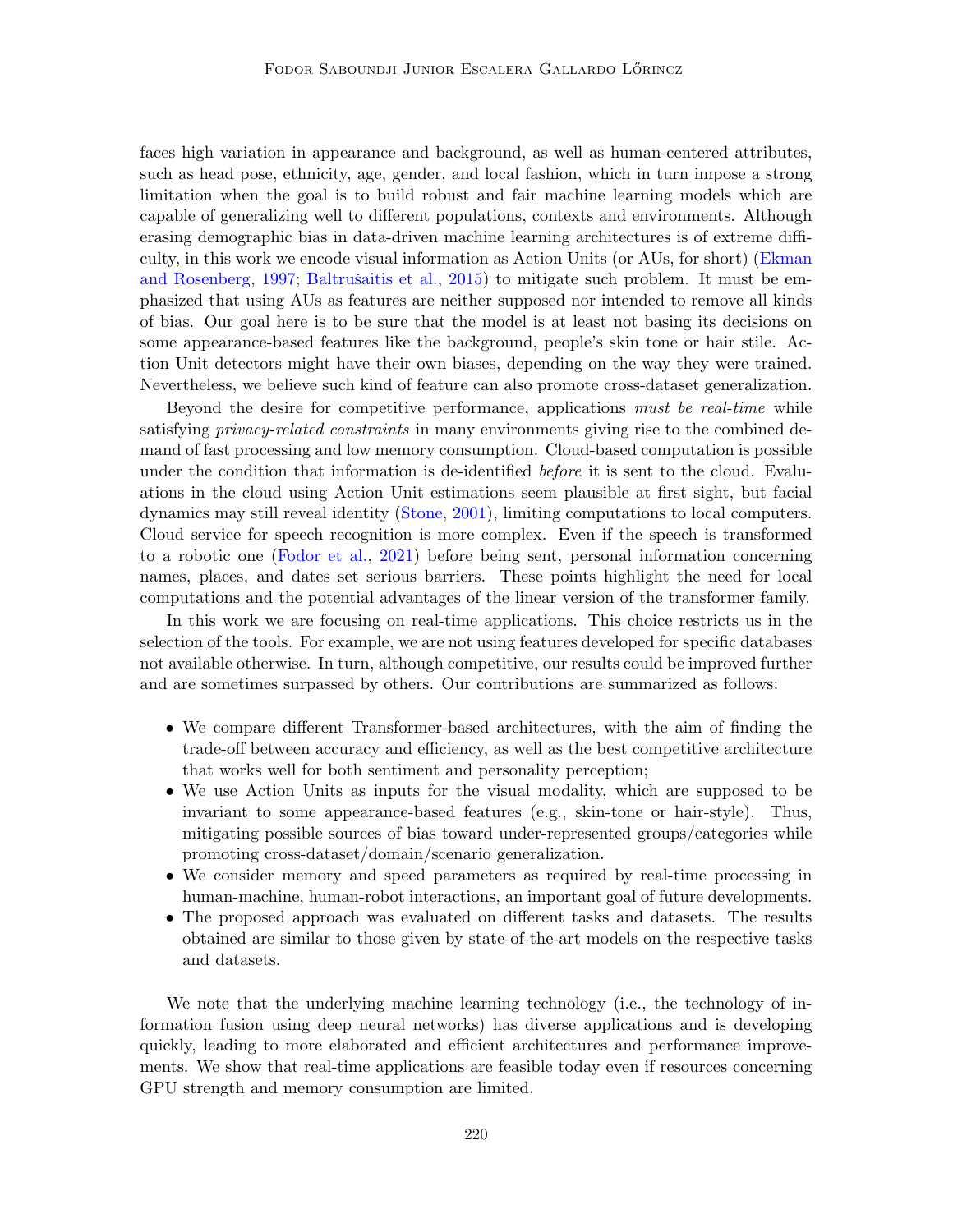The paper is organized as follows. In Sec. [2,](#page-3-0) we present a brief overview about the state-of-the-art on sentiment and personality perception with respect to methodologies and datasets, with a particular focus on visual and deep learning-based approaches under speech. The evaluated architectures are presented in Sec. [3.](#page-5-0) Sections [4](#page-9-0) and [5](#page-13-0) respectively describe and discuss the experiments and the results. Finally, we draw the conclusion and make our final remarks in Sec. [6.](#page-17-0)

### <span id="page-3-0"></span>2. Related Work

## 2.1. Sentiment

The ML and CV communities have widely studied the analysis and understanding of people's affective state over the past years [\(Zeng et al.,](#page-23-1) [2009;](#page-23-1) [Soleymani et al.,](#page-22-1) [2017\)](#page-22-1). The majority of works found in the literature and publicly available datasets on the topic deal with instantaneous expression categorization [\(Guo et al.,](#page-20-1) [2018\)](#page-20-1), where the task is to classify a discrete affective state using features from different modalities [\(Soleymani et al.,](#page-22-1) [2017\)](#page-22-1). From the past few years, however, the research community started to pay attention to the design and development of novel multimodal datasets and annotation protocols to advance state of the art on the field, taking into account how people communicate and express ideas and opinions through verbal content as well as visual and vocal features, such as facial expressions, head gestures, and voice quality [\(Zadeh et al.,](#page-22-7) [2016a\)](#page-22-7).

In the work of [Zadeh et al.](#page-22-7) [\(2016a\)](#page-22-7), the CMU Multimodal Opinion-Level Sentiment Intensity (CMU-MOSI) dataset was introduced, a video corpus with opinion-level sentiment intensity annotations that can be used for sentiment, subjectivity, and multimodal language studies. On the basis of interaction patterns between words and facial gestures, the authors presented a simple representation model that jointly accounts for words and gestures in each opinion segment. As a baseline, they trained prediction models using Support Vector Regression, showing that the proposed multimodal dictionary can yield better results in sentiment intensity analysis compared with common fusion methods. Later, [Zadeh et al.](#page-22-2) [\(2018\)](#page-22-2) introduced the CMU Multimodal Opinion Sentiment and Emotion Intensity (CMU-MOSEI) dataset, which is currently the largest dataset of multimodal sentiment analysis and emotion recognition. They also presented a Multi-attention Recurrent Network (MARN) model for understanding human communication. According to these authors, the main strength of MARN comes from discovering interactions between modalities over time using a Multi-attention Block and storing them in the hybrid memory of a recurrent component called the Long-short Term Hybrid Memory, which is an extension of the Long-short Term Memory by reformulating the memory component to carry hybrid information. Similarly to our work, Action Units are used as indicators of facial muscles movements. However, a set of visual features including per-frame basic and advanced emotions are also considered in their work.

[Siriwardhana et al.](#page-22-5) [\(2020\)](#page-22-5) represented text, acoustic (speech), and visual modalities with features extracted independently from pre-trained Self Supervised Learning (SSL) models, applied to multimodal emotion recognition. Given the high dimensional nature of SSLbased features, they introduced a novel Transformer and Attention-based fusion mechanism to efficiently combine and train on multimodal embeddings. They achieved state-of-the-art results for sentiment and emotion recognition on different datasets. For the visual modality,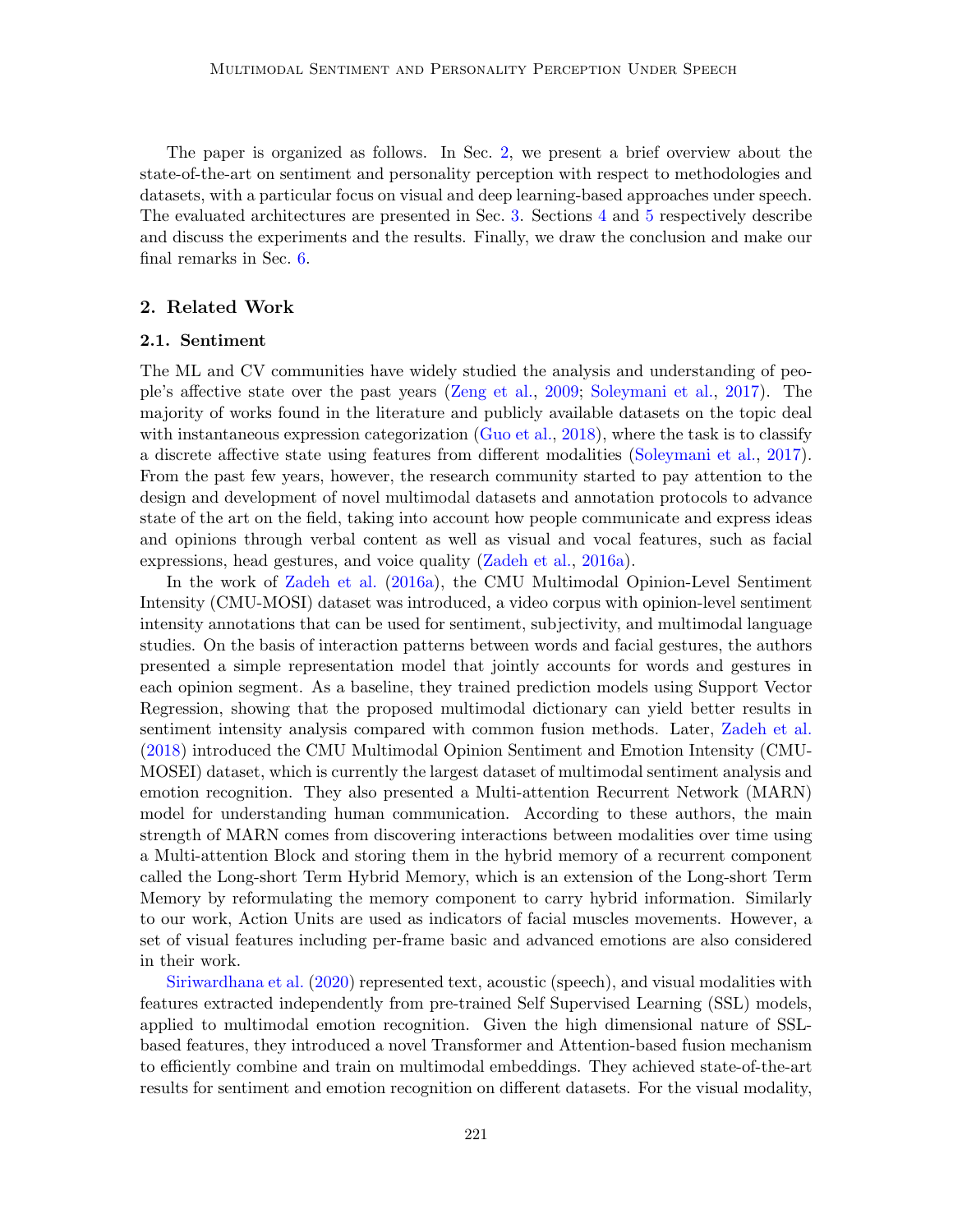they used a pre-trained FAb-Net [\(Wiles et al.,](#page-22-8) [2018\)](#page-22-8) model to obtain embeddings for each frame in the video that contained the speaker's face. Their work was partially inspired by the Multimodal Transformer (MulT) using unaligned language sentences [\(Tsai et al.,](#page-22-9) [2019\)](#page-22-9). To the best of our knowledge, the current state-of-the-art on sentiment recognition on CMU-MOSI/MOSEI is the work of [Han et al.](#page-20-4) [\(2021\)](#page-20-4). In their work, a Bi-Bimodal Fusion Network (BBFN) is proposed, an end-to-end network that performs fusion (relevance increment) and separation (difference increment) on pairwise modality representations. For the visual modality, MulT and BBFN use the FACET module of the commercial iMotion software, and make the extracted features available for research purposes. The FACET module estimates 35 AUs. Thus, this also mitigates possible sources of bias coming from (raw or deep) appearance-based features.

Our literature review on sentiment perception revealed that state-or-the-art methods on the topic are considering the use of visual inputs based on Action Units [\(Zadeh et al.,](#page-22-2) [2018;](#page-22-2) [Han et al.,](#page-20-4) [2021\)](#page-20-4), that could alleviate possible sources of bias coming from appearance-based features. This is not the typical route in automatic personality perception since features like hairstyle, piercings, and makeups are excellent tools for self-expression. Furthermore, to the best of our knowledge, we are the first to evaluate an efficient linear transformer for the task of audio-visual sentiment perception.

#### 2.2. Personality

Personality computing [\(Vinciarelli and Mohammadi,](#page-22-0) [2014\)](#page-22-0) is receiving high attention from different research communities due to its applicability on emerging Human-Centered Artificial Intelligence scenarios. It covers automatic personality recognition, perception, and synthesis, which may guide the machine or the robot in interactive, collaborative scenarios.

There is almost no difference in how the ML and CV communities are addressing automatic personality recognition or perception when it comes to supervised learning. That is, the main difference between them is the origin of the labels. In the case of recognition [\(Palmero et al.,](#page-21-3) [2021\)](#page-21-3), the labels are generally obtained from self-report questionnaires. In the case of perception [\(Jacques Junior et al.,](#page-20-0) [2019\)](#page-20-0), the labels are given from the perspective of external observers, usually obtained via crowd-sourcing or other-report questionnaires. Both cases currently share a common limitation, i.e., large and publicly available databases on these topics are scarce, constraining advancing the field's state of the art.

The ChaLearn First Impression Challenge, designed with the purpose of advancing the research on the field, introduced one of the largest publicly available datasets on the topic of personality perception, i.e., the First Impressions [\(Ponce-Lopez et al.,](#page-21-5) [2016\)](#page-21-5) dataset. It is composed of 10K short-video clips (around 15s long) of people talking to the camera, annotated with Big-Five (apparent) personality traits. It was further extended [\(Escalante et al.,](#page-19-3) [2017\)](#page-19-3) with the inclusion of transcripts, gender, ethnicity annotations, and an additional "invite to interview" variable. Although different kinds of bias have been found [\(Escalante](#page-19-4) [et al.,](#page-19-4) [2020;](#page-19-4) [Jacques Junior et al.,](#page-20-5) [2021\)](#page-20-5) in the First Impressions dataset, from the classical unbalanced distribution bias problem with respect to different attributes to perception (subjective) biases with respect to gender, age, ethnicity and face attractiveness coming from crowdsource based annotations, it is still being broadly used to advance the research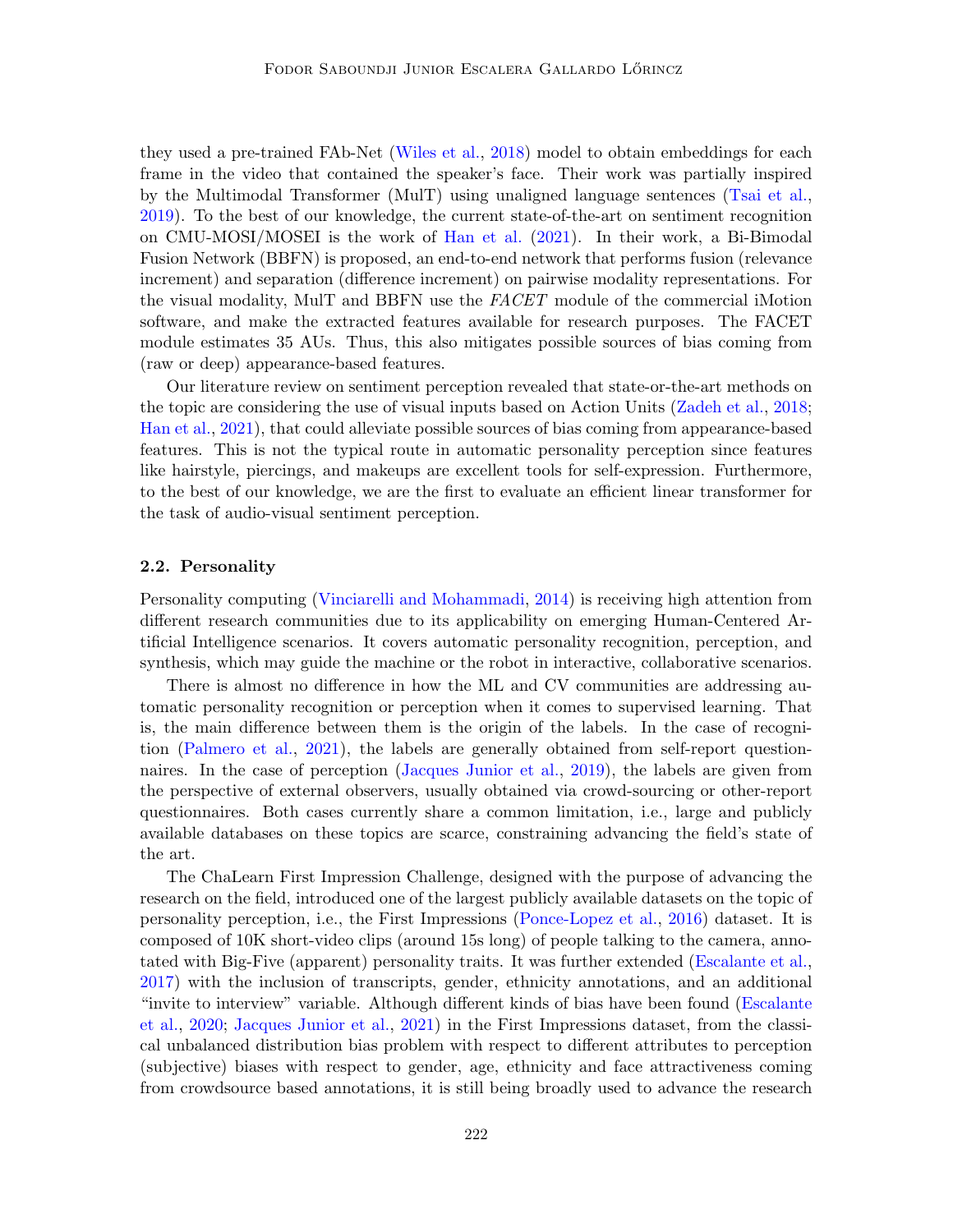on this field. It should be emphasized that being able to identify, understand and explain those biases can be part of the problem.

Multimodal personality perception has been addressed and studied by the computational research community in different ways. In the work of Gürpinar et al. [\(2016\)](#page-20-6), a pre-trained Convolutional Neural Network (CNN) was employed for extracting facial expressions as well as scene information. Visual features representing facial expressions and scenes were combined and fed to a Kernel Extreme Learning Machine (ELM) regressor. The work has been extended in [\(Kaya et al.,](#page-21-6) [2017\)](#page-21-6) to consider audiovisual information. [Principi et al.](#page-21-7) [\(2019\)](#page-21-7) studied different sources of biases affecting personality perception also using the First Impressions dataset, including emotions from facial expressions, attractiveness, age, gender, and ethnicity, as well as their influence on prediction ability of apparent personality. [Li](#page-21-8) [et al.](#page-21-8) [\(2020\)](#page-21-8) presented a deep Classification-Regression Network (CR-Net) based on visual, acoustic, and textual information. In their work, both the entire scene and the face of the person are analyzed using ResNet-34 [\(He et al.,](#page-20-7) [2015\)](#page-20-7) as the backbone. The authors also introduced a Bell Loss function to address inaccurate predictions caused by the regressionto-the-mean problem.

More recently, [Palmero et al.](#page-21-3) [\(2021\)](#page-21-3) introduced UDIVA, a non-acted dataset consisting of 90.5 hours of face-to-face dyadic interactions, where both self-reported and apparent personality labels are given. As a baseline, they proposed a transformer-based method for regressing the self-reported personality traits of a target person, taking into account multimodal information from both participants in the interaction obtained from 3-sec video segments. The work was extended in [\(Curto et al.,](#page-19-5) [2021\)](#page-19-5) by considering variable time windows, which allowed the modeling of longer-term interdependencies, and a cross-subject layer, which enables the network to explicitly model interactions through attentional operations. They also proposed to model the behavior of both individuals simultaneously, through a two-stream cross-attentional Transformer, to predict their personalities jointly eventually.

Different from the above works, where raw visual information or deep features obtained from raw data are given as part of the input to the network to regress the (apparent or selfreported) personality of a subject, we use Action Units (AUs) as "visual" input, being more generic and thus allaying possible sources of bias coming from appearance-based features. Although AU-based features are not a standard when it comes to personality recognition or perception, [Wu et al.](#page-22-10) [\(2020\)](#page-22-10) have already proposed to exploit it. In addition of using acoustic and textual information, they proposed to extract a set of visual features including facial action units, facial landmarks, head pose, gaze tracking and HOG features, proposing a many2many interaction scheme to perform time-dependent interactions explicitly inside single modality and across different modalities. Similarly, we adopt AUs as one of the main sources for visual information. Furthermore, and as far as we know, there is no similar study evaluating an efficient linear transformer for the task of multimodal personality perception.

## <span id="page-5-0"></span>3. Methods

First, we review the key components of the multimodal Transformer architecture. Then, we compare the quadratic and linear attention modules that will be evaluated in this work.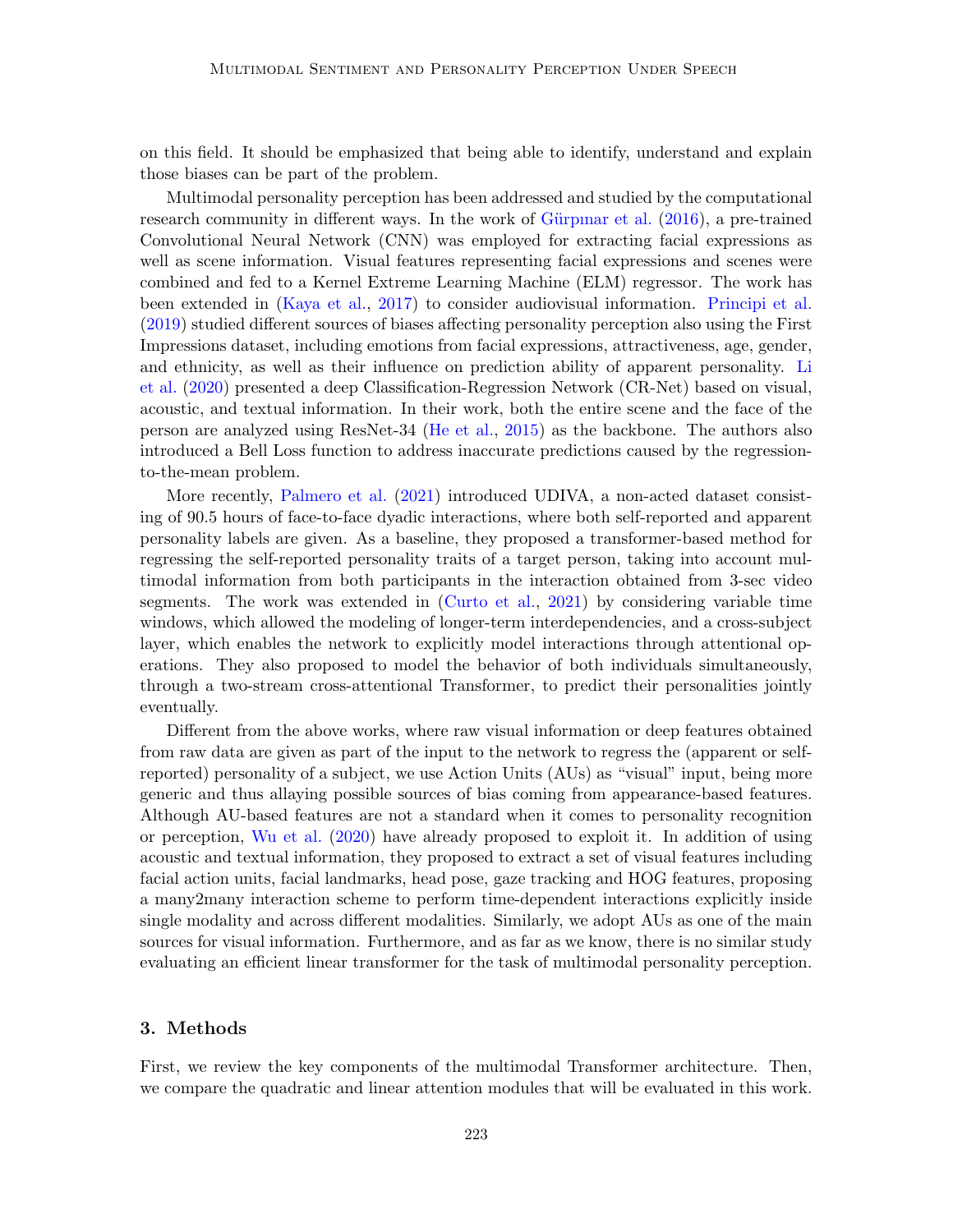Finally, we briefly describe the method that extends the architecture to self-supervised pre-processing networks.

Each task is trained/evaluated individually on different datasets, as detailed in Sec. [4.](#page-9-0) Each evaluated architecture has been adapted to have a final layer responsible for regressing either the sentiment score or the personality trait values. The latter, in a multi-task fashion or trait-wise, depending on the training strategy (detailed in Sec. [4.3\)](#page-12-0).

Next, we highlight the underlying main concepts followed by relevant details of the evaluated architectures.

#### 3.1. Transformer architecture: the key components

The essential element of a cross-modal transformer is called single-head transformer (Fig. [1\)](#page-7-0), which builds upon the attention model made of (i) queries of the modality to be transformed to, and (ii) keys and values of the modality being the source of the transformation. Single-head transformer is repeated many times, giving rise to a multi-head system (Fig. [2\(](#page-8-0)a)). Multi-head unit receives normalized embedded input modulated by a genuine positional encoding method [\(Vaswani et al.,](#page-22-4) [2017\)](#page-22-4). Multi-head outputs are combined with their inputs via skip connections followed by additions, normalization, and a position-wise feedforward network, crucial for extracting temporal information from different time instants.

The key thought that simplifies the quadratic transformer [\(Tsai et al.,](#page-22-9) [2019\)](#page-22-9) to its linear version is described next. Additional details about the linear version of the quadratic transformer, beyond the ones presented here, can be found in [\(Katharopoulos et al.,](#page-20-8) [2020\)](#page-20-8).

#### <span id="page-6-0"></span>3.2. Comparison of the Quadratic and the Linear Transformers

In our work, we consider three data modalities: acoustic, visual and textual components. For each target modality, we can generate two cross-modal transformers (using the other two inputs as sources), which outputs are combined by concatenation before going through a self-attention transformer (Fig. [2\(](#page-8-0)b)). Self-attention highlights and weights the related elements, giving a combined representation. This procedure is repeated for each modality. Then, the outputs of the three self-attention modules are combined before a fully-connected layer with linear activation producing the final prediction of the multimodal transformer.

#### 3.2.1. Multimodal Transformer (MulT)

The Multimodal (Quadratic) Transformer [\(Tsai et al.,](#page-22-9) [2019\)](#page-22-9) is an end-to-end model that extends the standard Transformer network [\(Vaswani et al.,](#page-22-4) [2017\)](#page-22-4) to a multimodal setting. The model is built up from multiple stacks of pairwise and bidirectional attention blocks, that effectively implement the fusion process.

In the following, we compare the quadratic attention network of MulT with the linear version (Lin-MulT) of attention [\(Katharopoulos et al.,](#page-20-8) [2020\)](#page-20-8). First, the input sequences are passed through a 1D temporal convolution layer to preserve the local structure:

$$
\hat{X}_{(\cdot)} = \text{Conv1D}(X_{(\cdot)}, k_{(\cdot)}) \in \mathbb{R}^{l_{(\cdot)} \times d},\tag{1}
$$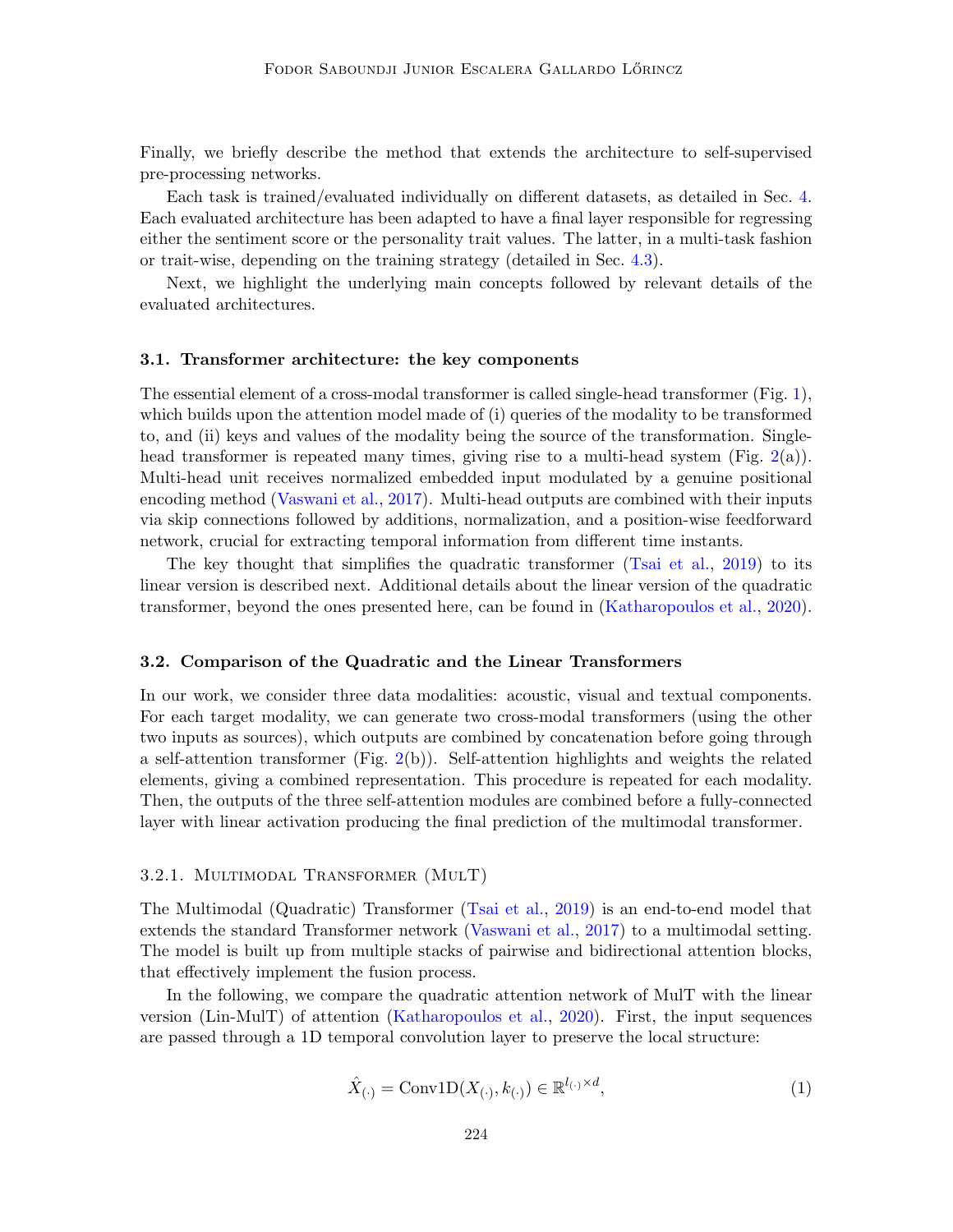

<span id="page-7-0"></span>Figure 1: Single head of a transformer. Transformers translate one information source (e.g.,  $\beta$ , here associated with the acoustic modality) to another one (e.g.,  $\alpha$ , here associated with the visual modality). Embeddings indicated by darker striped columns can be features derived from the raw data or the outputs of a pretrained deep model. Transformers learn keys  $(K_\beta)$  and values  $(V_\beta)$  of modality β and the queries  $(Q<sub>α</sub>)$  from the  $α$  modality. These three quantities denoted by lighter striped columns form the core of the attention system of a single head. Attention is computed differently in linear and quadratic transformers, sketched in the boxes on the right.

where  $k_{(.)}$  are kernel sizes of the convolutional layers and  $(\cdot)$  stands for acoustic  $(A)$ , visual  $(V)$  or textual  $(T)$  modality. Positional encoding is added for implicitly encoding temporal information [\(Vaswani et al.,](#page-22-4) [2017\)](#page-22-4).

<span id="page-7-1"></span>For cross-modal attention translating modality  $\beta$  to modality  $\alpha$ , inputs are transformed to  $\alpha$ -queries,  $\beta$ -keys, and  $\beta$ -values by means of trainable matrices as follows

$$
Q_{(\alpha)} = \hat{X}_{(\alpha)} W_{Q_{(\alpha)}},
$$
  
\n
$$
K_{(\beta)} = \hat{X}_{(\beta)} W_{K_{(\beta)}},
$$
  
\n
$$
V_{(\beta)} = \hat{X}_{(\beta)} W_{V_{(\beta)}},
$$
  
\n
$$
V'_{(\alpha)} = \text{softmax}\left(\frac{Q_{(\alpha)} K_{(\beta)}^{\top}}{\sqrt{d_k}}\right) V_{(\beta)}.
$$
\n(2)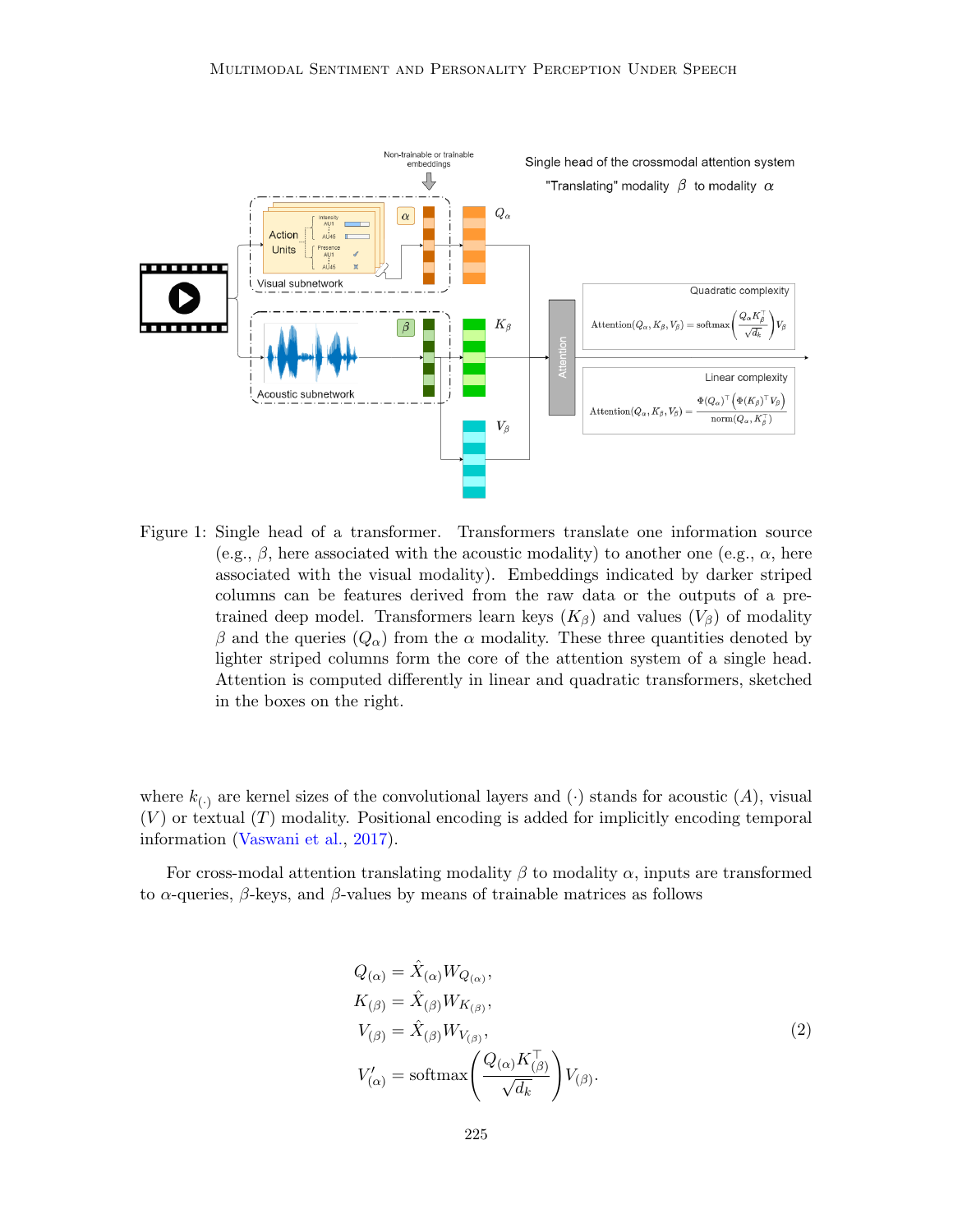

<span id="page-8-0"></span>Figure 2: (a) Standard Multi-head attention unit. (b) Multimodal transformer: source modalities i and j are transformed to target modality k. Such two units are combined by another transformer network that utilizes self-attention to fuse the information pieces to form a branch within the multimodal network before outputting the predicted score(s).

#### 3.2.2. Multimodal Transformer with Linear Attention (Lin-MulT)

Multimodal Transformer with Linear Attention reformulates and generalizes Eqs. [2](#page-7-1) by introducing the notation  $\sin(q, k)$ , the similarity function between the query and the key as the exponentiation of the dot product:

$$
\text{sim}(q, k) = \exp\left(\frac{q^{\top} k}{\sqrt{d_k}}\right). \tag{3}
$$

<span id="page-8-1"></span>Given that subscripting a matrix with i returns the  $i<sup>th</sup>$  row as a vector, [Katharopoulos](#page-20-8) [et al.](#page-20-8) [\(2020\)](#page-20-8) generalized attention equation for any similarity function as follows:

$$
V'_{(\alpha)_i} = \frac{\sum_{j=1}^{l_{(\beta)}} \text{sim} \left( Q_{(\alpha)_i}, K_{(\beta)_j} \right) V_{(\beta)_j}^{\top}}{\sum_{j=1}^{l_{(\beta)}} \text{sim} \left( Q_{(\alpha)_i}, K_{(\beta)_j} \right)}.
$$
\n(4)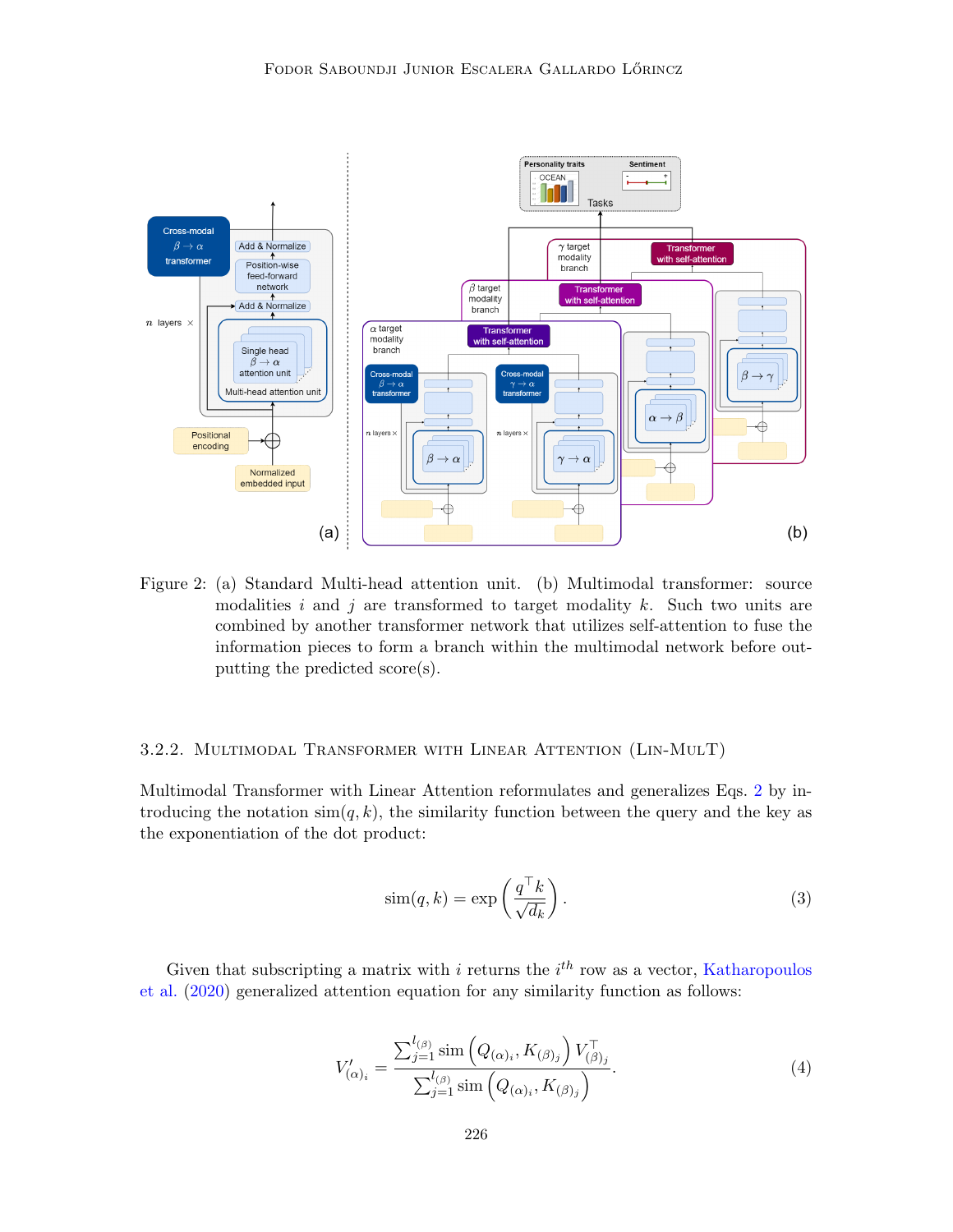The only constraint for the "sim" function is its non-negativity. Kernel  $k(x, y) : \mathbb{R}^{2 \times d} \to$  $\mathbb{R}_+$  satisfies this constraint and writing  $k(x, y) = (\Phi(x), \Phi(y))$  one can rewrite Eq. [4](#page-8-1) as

$$
V'_{(\alpha)_i} = \frac{\Phi(Q_{(\alpha)_i})^{\top} \sum_{j=1}^{l_{(\beta)}} \Phi(K_{(\beta)_j}) V_{(\beta)_j}^{\top}}{\Phi(Q_{(\alpha)_i})^{\top} \sum_{j=1}^{l_{(\beta)}} \Phi(K_{(\beta)_j})}
$$
(5)

Considerable speed gain arises since one may compute  $\sum_{j=1}^{l_{(\beta)}} \Phi(K_{(\beta)_j}) V_{(\beta)_j}^{\top}$  only once and reuse these quantities in every query. We followed [\(Katharopoulos et al.,](#page-20-8) [2020\)](#page-20-8) and applied  $\Phi(x) = \text{elu}(x) + 1$  in the computations.

## 3.2.3. Self Supervised Embedding Fusion Transformer (SSE-FT)

Self Supervised Embedding Fusion Transformer [\(Siriwardhana et al.,](#page-22-5) [2020\)](#page-22-5) uses a modified version of the fusion technique described in MulT. While the cross-modal multi-head attention unit is the same, the differences are (i) in the application of independently pre-trained Self-Supervised Learning models for feature extraction (ii) in the self-attention method applied for two of the inputs, speech and video, before the multi-head attention module, (iii) in the compressed trainable extension of the SSE called CLS (classification) token, being part of the input and used as Query instead of the full sequence, and (iv) Hadamard product is used for CLS token fusion before the final prediction.

The first token of each sequence is the CLS token, which can aggregate the information embedded in the entire sequence. The idea of CLS token is also motivated by NLP literature; it is used by RoBERTa [\(Liu et al.,](#page-21-9) [2019\)](#page-21-9) to represent an entire sequence. Therefore, only acoustic and visual embeddings are prepended by this unique token.

The cross-modal attention module called IMA is basically the same as described in Eq. [2,](#page-7-1) with one difference: the Query (Q) vector are created from the CLS token of one modality, while Key (K) and Value (V) vectors are computed from the entire sequence of the other modality within a pair.

The modality pairs of cross-modal units within a branch are the same as in MulT and Lin-MulT. Source modalities  $(i, j)$  are transformed to a target modality  $(k): i \rightarrow k$  and  $j \rightarrow k$ . It is repeated for all the pairs (i.e., audio-visual, audio-text, and visual-text).

The CLS token can be used as a compressed representation to solve downstream tasks. In the case of the three input modalities, the six CLS tokens of the three branches are used as inputs to a straightforward late fusion mechanism. However, the CLS tokens are not just concatenated, as mutual information is extracted more efficiently among pairs of CLS representations (using the same target modality) with the Hadamard product. The resulting representations are concatenated and sent through the prediction layer.

We are including SSE-FT method in our comparison because of the potential benefits of SSE features (described in Sec. [4.3\)](#page-12-0), the use of its end-to-end architecture in future works and most importantly, the added value of its facial features information.

## <span id="page-9-0"></span>4. Experimental Setup

In this section, we describe the feature extraction methods (Sec. [4.1\)](#page-10-0), the datasets and evaluation protocol used for each task (Sec. [4.2\)](#page-11-0), and the training strategy (Sec. [4.3\)](#page-12-0).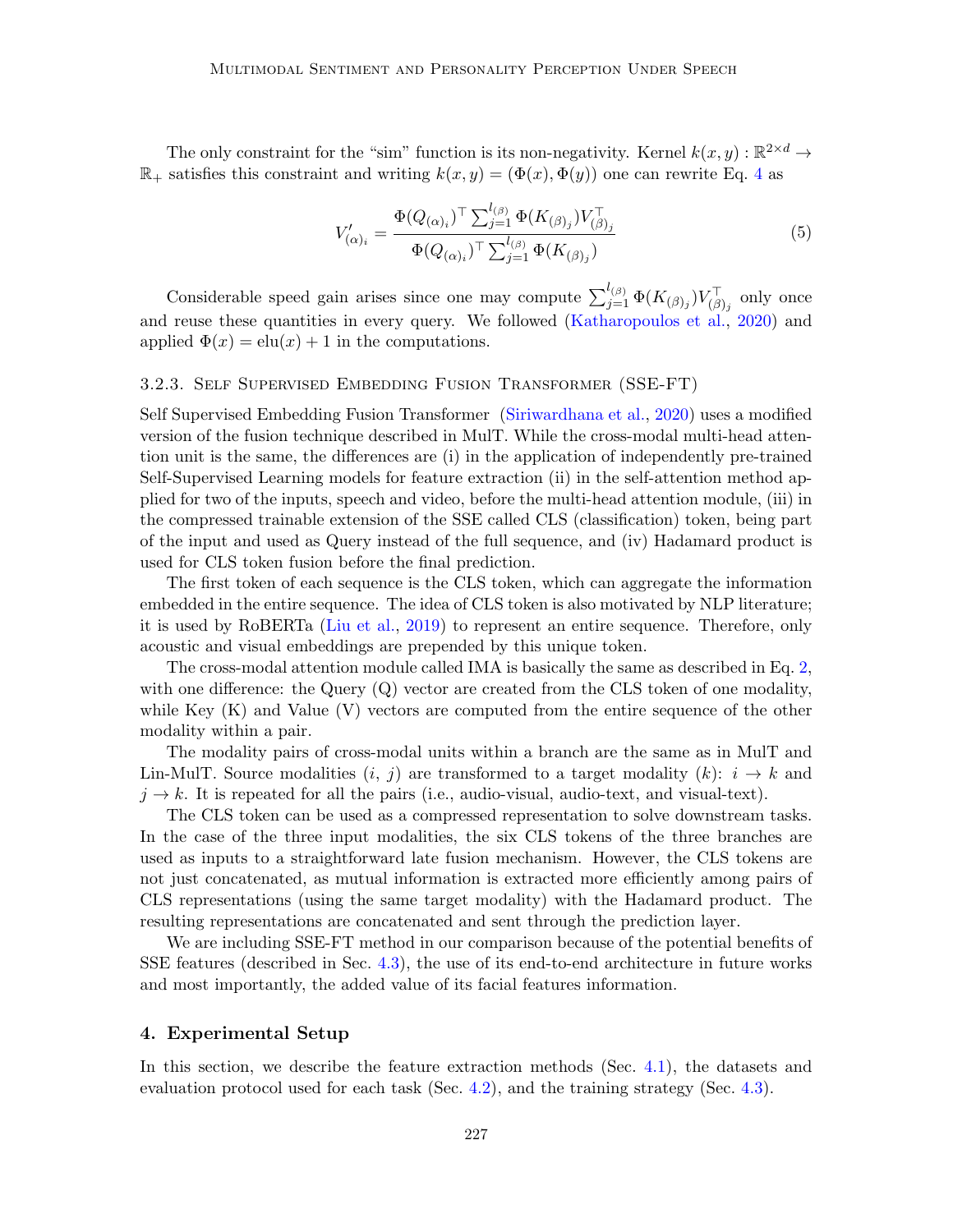# <span id="page-10-0"></span>4.1. Data Preprocessing

## 4.1.1. ACOUSTIC FEATURES

eGeMAPS: extended Geneva Minimalistic Acoustic Parameter Set [\(Eyben et al.,](#page-20-9) [2015\)](#page-20-9) contains the F0 semitone, loudness, spectral flux, MFCC, jitter, shimmer, F1, F2, F3, alpha ratio, Hammarberg index, and slope V0 features. Only low-level audio descriptors are used, considering voiced and unvoiced regions. The audio signals are extracted from the videos using FFmpeg with 44100 sampling frequency. Then, eGeMAPS LLDs are generated using OpenSMILE [\(Eyben et al.,](#page-20-10) [2010\)](#page-20-10), resulting in 25 features for every audio frame. Standardization is applied as a preprocessing step.

Wav2Vec: A multi-layer CNN called Wav2Vec [\(Schneider et al.,](#page-21-10) [2019\)](#page-21-10) is used as deep audio feature extractor. It was trained on 960 hours of audio taken from the Librispeech [\(Panayotov et al.,](#page-21-11) [2015\)](#page-21-11) dataset. Self-supervised training leverages the concept of Contrastive Predictive coding. The 512-dimensional context representation of Wav2Vec efficiently represents the raw audio waveform<sup>[1](#page-10-1)</sup>.

## 4.1.2. Visual Features

AUs: Action Units are used to avoid introducing unnecessary sources of bias to the model by excluding the background and other appearance-based information that could be retrieved from raw visual data such as gender, age, or ethnicity. Action Units (AU) [\(Bal-](#page-18-2)trušaitis et al., [2015\)](#page-18-2) construct facial expressions encoded in the Facial Action Code System (FACS). These AUs can be described in two ways: presence (indicating whether a particular AU is detected in a given time frame) and intensity (indicating how intense an AU is at a given time frame). For this purpose, we used OpenFace (Baltrušaitis et al., [2018\)](#page-18-3), an open-source toolkit. We extracted 35 Action Unit presence and intensity values per frame, which are standardized before further usage. A possible alternative to OpenFace is FACET (used in [Han et al.](#page-20-4) [\(2021\)](#page-20-4)), however, FACET module from the commercial iMotion software is not publicly available for research purposes.

FAb-Net: Facial Attributes-Net [\(Wiles et al.,](#page-22-8) [2018\)](#page-22-8), a visual deep feature extractor, trained on VoxCeleb1 and VoxCeleb[2](#page-10-2) video datasets<sup>2</sup>. The network learns embedding that encodes facial attributes like landmarks, poses, and emotions without any labels in a selfsupervised manner. It is used on all the frames of a given video (30 fps) where the speaker's face is detected. The extracted embedding has a size of 256 for each frame.

## 4.1.3. Textual Features

BERT: Bidirectional Encoder Representations from Transformers [\(Devlin et al.,](#page-19-6) [2018\)](#page-19-6) is a powerful transformer architecture with self-attention that learns contextual relations between words (or sub-words) in a text. It is bidirectional, which exploits the context from both left and right to extract patterns or representations during training. BERT is applied for extracting high-level representations from textual data. We use the HuggingFace<sup>[3](#page-10-3)</sup> im-

<span id="page-10-1"></span><sup>1.</sup> Pre-trained weights are available at <https://github.com/pytorch/fairseq>

<span id="page-10-2"></span><sup>2.</sup> The model with the pre-trained weights are available at <https://github.com/oawiles/FAb-Net>

<span id="page-10-3"></span><sup>3.</sup> <https://github.com/huggingface>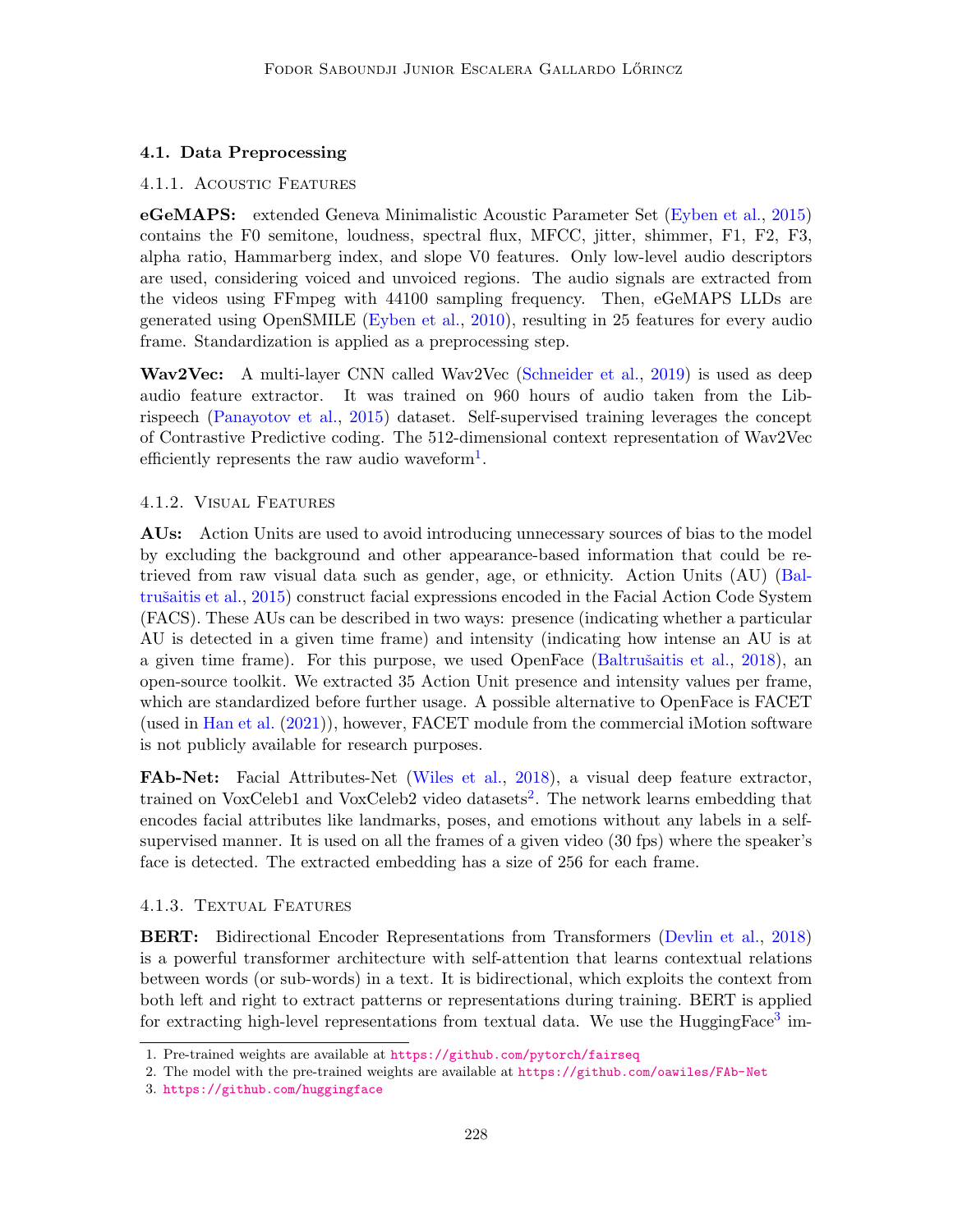plementation, which computes 768-dimensional context-dependent word embeddings from the transcripts.

RoBERTa: Robustly optimized BERT approach (RoBERTa) [\(Liu et al.,](#page-21-9) [2019\)](#page-21-9) is pretrained on raw texts using a set of large English-language datasets without human annotations.

RoBERTa is available using the Fairseq sequence modeling toolkit<sup>[1](#page-10-1)</sup>. As tokenization, Byte-Pair Encoding (BPE) is applied to the transcript, then a 1024-dimensional feature vector represents context-aware semantic information of each word.

4.1.4. Self-Supervised Embeddings (SSE)

Self-Supervised Embeddings are features extracted from pre-trained Self-Supervised Learning (SSL) models. In our experiments, three frozen SSL models, namely Wav2Vec [\(Schnei](#page-21-10)[der et al.,](#page-21-10) [2019\)](#page-21-10), FAb-Net [\(Wiles et al.,](#page-22-8) [2018\)](#page-22-8), and RoBERTa [\(Liu et al.,](#page-21-9) [2019\)](#page-21-9) are used for extracting the acoustic, visual, and textual SSE embeddings, respectively. The models' pre-trained weights are publicly available, no further finetuning is applied. The generated input representations are then combined in different ways, as detailed in Sec. [4.3.](#page-12-0)

## <span id="page-11-0"></span>4.2. Datasets and Evaluation Protocol

The architectures detailed in Sec. [3](#page-5-0) have been trained and evaluated on different tasks and databases, as detailed next.

CMU-MOSI: Multimodal Opinion-level Sentiment Intensity (MOSI) dataset [\(Zadeh](#page-22-11) [et al.,](#page-22-11) [2016b\)](#page-22-11) contains 93 videos with a total of 2199 utterances. Each utterance has a continuous sentiment intensity label in the range of  $[-3, +3]$ . The original split was used in the experiments: 52, 10, and 31 videos in the training, validation, and test sets, with 1151, 296, and 752 utterances, respectively.

CMU-MOSEI: Multimodal Opinion Sentiment and Emotion Intensity (MOSEI) [\(Amir](#page-18-4) [et al.,](#page-18-4) [2018\)](#page-18-4) is one of the largest datasets for multimodal emotion and sentiment recognition. CMU-MOSEI consists of over 23,500 utterances created by extracting review videos from YouTube. Each utterance is annotated for the sentiment with a continuous score in the range of [−3, +3]. The samples are also annotated with seven emotion class labels. However, we only consider sentiment annotation in this work. We followed the original train, valid, test split available in CMU-Multimodal-SDK<sup>[4](#page-11-1)</sup>.

First Impression: For personality perception, we used the ChaLearn First Impressions (FI) database [\(Ponce-Lopez et al.,](#page-21-5) [2016\)](#page-21-5), which is the largest publicly available in-the-wild dataset on the topic. The FI dataset was released in the context of a computational challenge, where the goal was to automatically recognise the Big-Five (OCEAN) apparent personality traits of single individuals in videos:  $O$ *penness to experience, Conscientiousness,* Extraversion, Agreeableness, and Neuroticism<sup>[5](#page-11-2)</sup>. The dataset comprises 10K short video

<span id="page-11-1"></span><sup>4.</sup> <https://github.com/A2Zadeh/CMU-MultimodalSDK>

<span id="page-11-2"></span><sup>5.</sup> Neuroticism was labelled in [Ponce-Lopez et al.](#page-21-5) [\(2016\)](#page-21-5) as "Emotion stability", which is the opposite of Neuroticism. This will be represented later in Sec. [5](#page-13-0) as  $\overline{N}$ .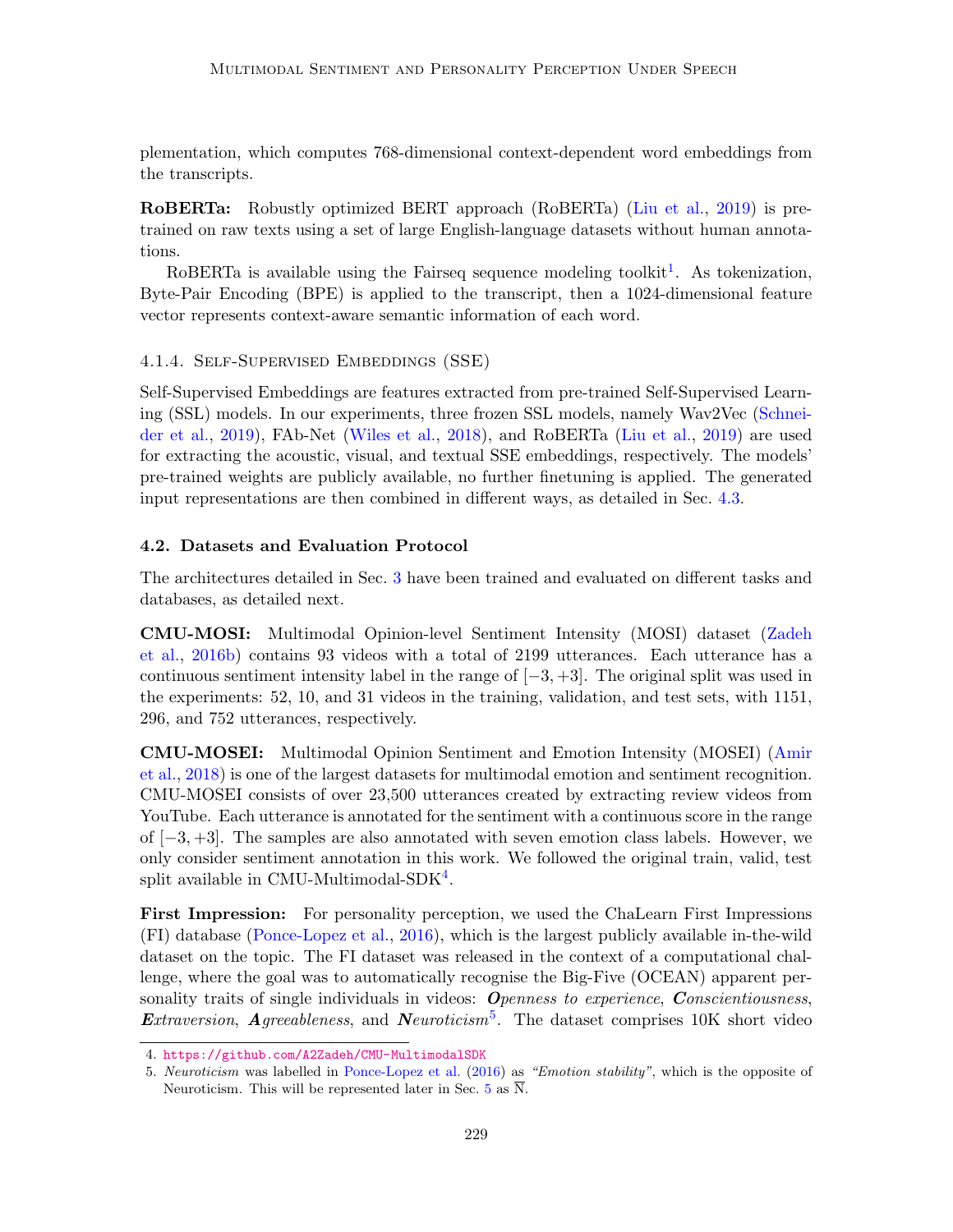clips (average duration of 15s each, divided into training, validation, and test sets) extracted from more than 3K different YouTube videos of people talking to a camera. It was annotated using crowdsourcing through pairwise comparisons, which were further converted to continuous values [\(Chen et al.,](#page-19-7) [2016\)](#page-19-7). That is, the adopted method individually converts the ordinal ratings of each dimension into continuous values (such as the level of "Extraversion") by fitting a Bradley-Terry-Luce (BTL) model with maximum likelihood, which is further scaled to be in the range of  $[0, 1]$ . This way, each video sample in the dataset will have a continuous value associated with each trait dimension, which can be used by any supervised learning method in a classification or regression task. In a nutshell, the labels correspond to human annotators' impressions. Therefore, the Big-five traits are considered as first impressions or perceived personalities. This is a different task than evaluating self-reported personality traits (as in [Palmero et al.](#page-21-3) [\(2021\)](#page-21-3)), yet it is just as important in human interactions. Later, the FI dataset was extended [\(Escalante et al.,](#page-19-8) [2017\)](#page-19-8) with the inclusion of transcripts in addition to an "invite to interview" variable, gender, and ethnicity information, aiming to advance research on explainable machine learning. The original training/validation/test split has been used for our experiments.

Evaluation Metrics: Following the state-of-the-art works on each task and dataset, we use the following metrics:

- CMU-MOSI/CMU-MOSEI: we use 7-class accuracy, 2-class accuracy (binary), Mean Average Error (MAE), F1-score, and Pearson correlation between the prediction and target;
- First Impressions: "1-Mean Absolute Error" is the performance metric, and  $R^2$ represents the coefficient of determination;

#### <span id="page-12-0"></span>4.3. Training Strategy

Taking into account computational and memory restrictions, we use different sets of features (Table [1\)](#page-12-1) for the experiments based on the adopted architecture, detailed in Sec. [5.](#page-13-0)

| Set    | Features                                |
|--------|-----------------------------------------|
| OOB    | eGeMAPS, AUs, BERT                      |
| WFR.   | Wav2Vec, FAb-Net, RoBERTa               |
| OO-WFR | eGeMAPS, AUs, Wav2Vec, FAb-Net, RoBERTa |

<span id="page-12-1"></span>Table 1: Multimodal feature sets: we shall use the "OOB" shorthand for the OpenSMILE (for the eGeMAPS features), OpenFace (for the Action Units based features), and BERT feature combination, and "WFR" for the Wav2Vec, FAb-Net, and RoBERTa feature combination. "OO-WFR" is used as the combination of handcrafted and deep features (introduced in Sec. [4.1\)](#page-10-0).

For CMU-MOSI and CMU-MOSEI, we set a maximum sequence length of 10 seconds for audio-visual modalities. For the ChaLearn FI dataset, we consider 15 seconds as sequence length. Sequences shorter than 10 (or 15) seconds are padded with zeros and longer ones are truncated. We trained Lin-MulT in a multi-task (MT) and trait-wise (TW) manner to measure the performance gain of either procedure in combating the regression-to-the-mean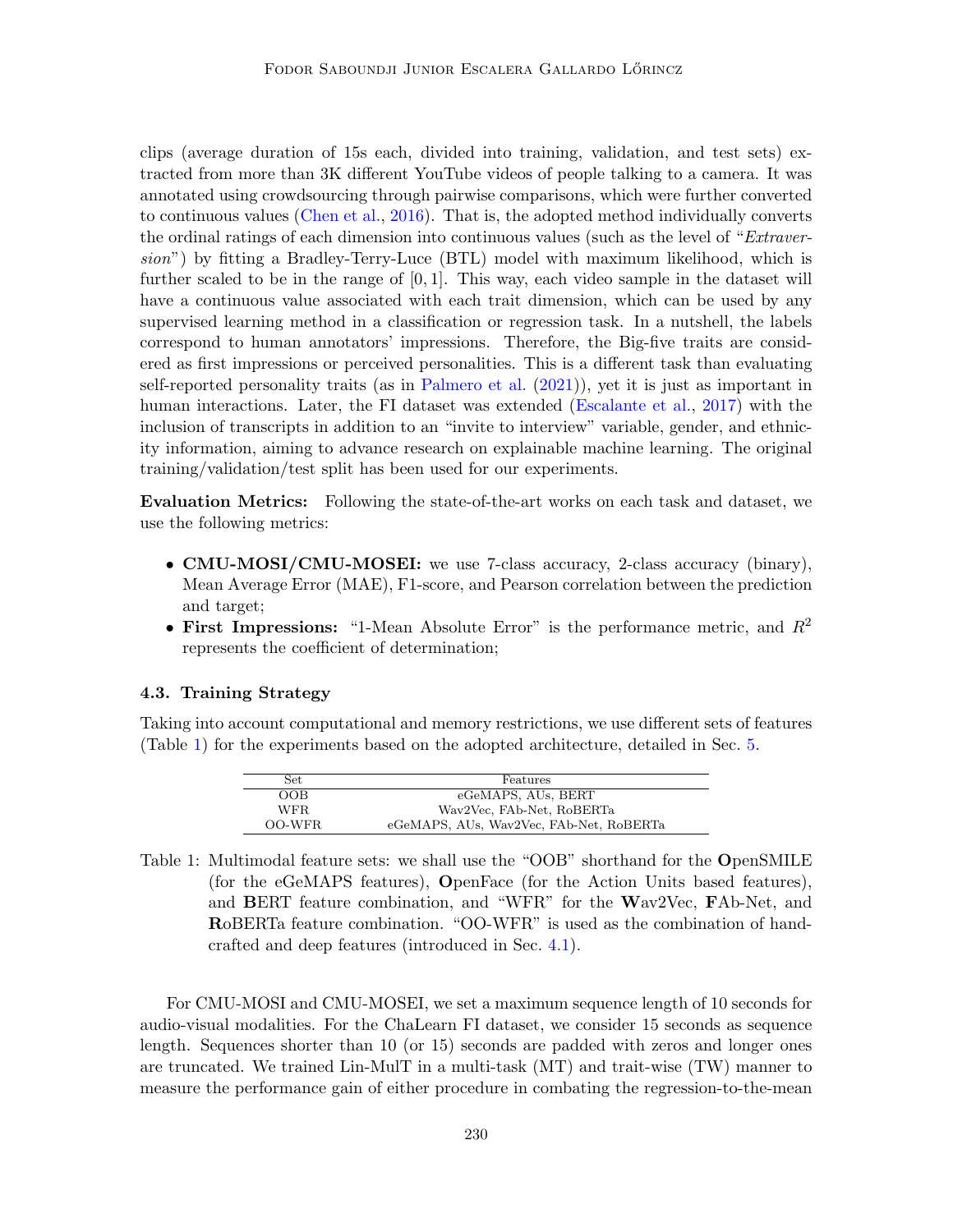problem, which is unique to the FI dataset dataset, taking into account the adopted ones. While multi-task learning benefits from shared early representations in general, this claim does not necessarily hold for the First Impressions dataset.

**MulT and Lin-MulT:** For the input sequences, we use 1D convolution to capture temporal information and reduce dimensionality for further computations. We chose 32 as the number of kernels and 8 the number of attention heads. We consistently used five stacked transformer layers with dropout (0.2 chance) throughout the experiments related to different tasks. The only architectural difference between MulT and Linear-MulT is the attention type: MulT uses the quadratic, while Linear-MulT applies a linear attention mechanism (de-tailed in Sec. [3.2\)](#page-6-0). Both models were trained using Adam optimizer ( $\beta_1 = 0.9$ ,  $\beta_2 = 0.999$ ,  $\epsilon = 1e - 8$ ) and a learning rate of  $2e - 3$ . We used the Bell Loss [\(Li et al.,](#page-21-8) [2020\)](#page-21-8) to further combat the regression-to-the-mean problem. When the loss on the validation set plateaus, the learning rate is divided by a factor of 10.

**SSE-FT:** The full architecture is implemented from Fairseq code-base<sup>[6](#page-13-1)</sup>. We used Adam optimizer ( $\beta_1 = 0.9$ ,  $\beta_2 = 0.98$ ,  $\epsilon = 1e - 6$ ) with warm-up updates, learning rate of  $3e - 4$ and polynomial decay as a learning-rate scheduler. Transformer hyperparameters for CMU-MOSI/MOSEI are the same as in [\(Siriwardhana et al.,](#page-22-5) [2020\)](#page-22-5).

#### <span id="page-13-0"></span>5. Experiments and Results

This section compares the results obtained by the different models described in Sec. [3](#page-5-0) on different tasks and databases. The compared methods are the Multimodal Transformer (MulT), the Multimodal Transformer with Linear Attention (Lin-MulT) and the Self-Supervised Embedding Fusion Transformer (SSE-FT).

We present results on sentiment regression using the CMU-MOSI and CMU-MOSEI datasets in Sec. [5.1.](#page-13-2) We compare and discuss MulT  $vs.$  Lin-MulT on the same task, to demonstrate the competitiveness of the linear attention mechanism. In Sec. [5.2,](#page-15-0) we present and discuss obtained results on the personality perception task, using the First Impressions dataset. Linear transformer offers efficient fusion methods, and we exploit this property by combining OOB and WFR features (detailed in Sec. [4.3\)](#page-12-0). This would be infeasible for the quadratic transformers, taking into account computational and memory requirements. The importance of individual target modality branches in cross-modal transformers is tested in Sec. [5.3.](#page-16-0) State-of-the-art results on different tasks and datasets are also reported and briefly discussed. Finally, we conclude the experimental section with a short discussion regarding real-time considerations, computational and memory constraints of the performed experiments in Sec. [5.4.](#page-17-1)

#### <span id="page-13-2"></span>5.1. Sentiment Analysis

First, we compare Lin-MulT and MulT on both CMU-MOSI and CMU-MOSEI and demonstrate performance scaling with respect to dataset size. Then, we analyze and discuss the obtained results of all evaluated methods for the same task and datasets. Note that the methods here evaluated for sentiment estimation use either OOB or WFR features, detailed

<span id="page-13-1"></span><sup>6.</sup> <https://github.com/shamanez/Self-Supervised-Embedding-Fusion-Transformer>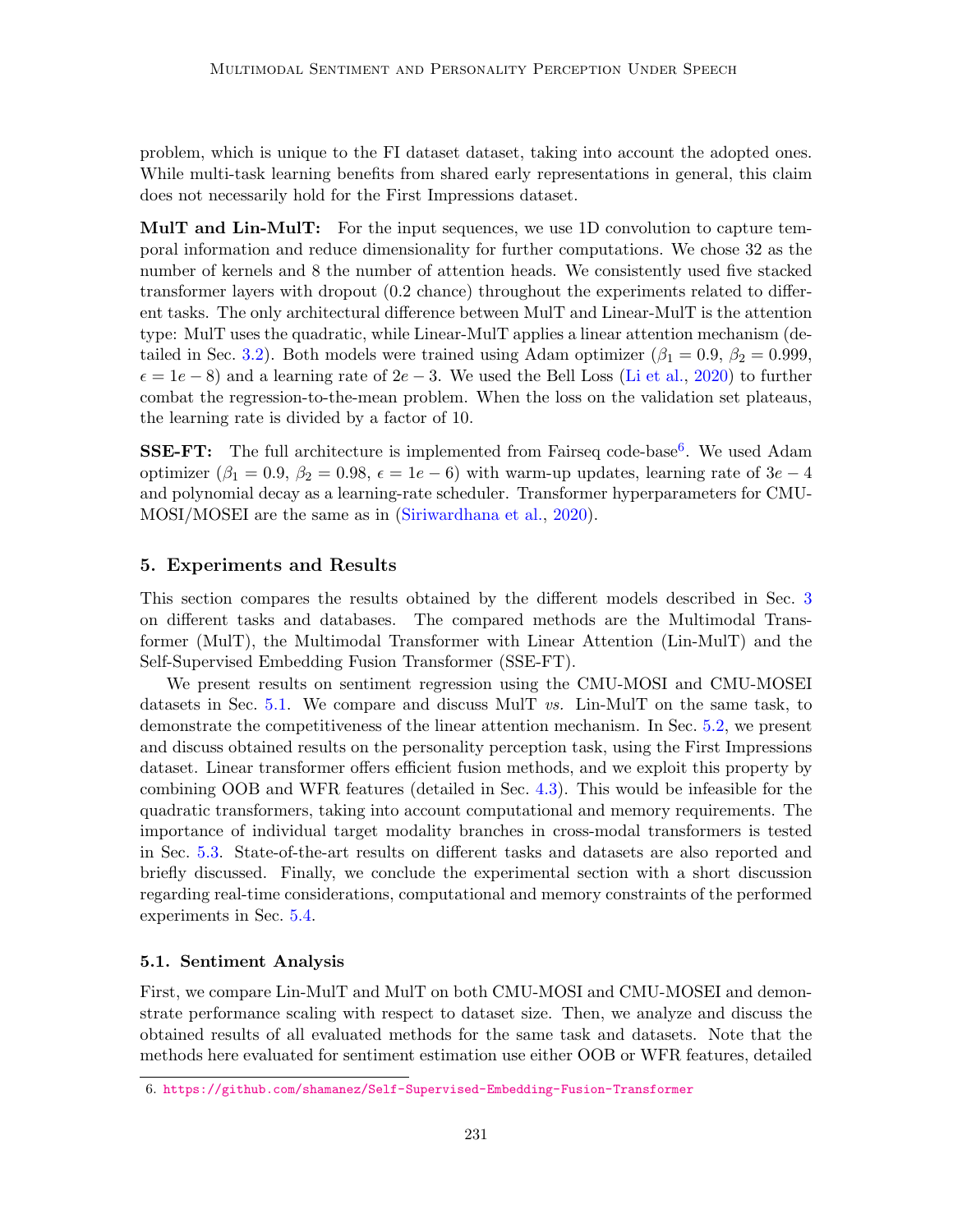| Method (Feature)                   | Acc $7 \uparrow$ | Acc2 $\uparrow$ | $F1 \uparrow$ | MAE 1 | Corr $\uparrow$ |
|------------------------------------|------------------|-----------------|---------------|-------|-----------------|
| MulT (OOB)                         | 0.382            | 0.803           | 0.803         | 0.889 | 0.597           |
| $Lin-MuIT$ (OOB)                   | 0.354            | 0.784           | 0.864         | 0.956 | 0.679           |
| SSE-FT (WFR)                       | 0.463            | 0.838           | 0.835         | 0.76  | 0.75            |
| MARN (Zadeh et al., 2018)          | 0.347            | 0.771           | 0.770         | 0.968 | 0.625           |
| MulT (Tsai et al., 2019)           | 0.401            | 0.833           | 0.829         | 0.832 | 0.745           |
| SSE-FT (Siriwardhana et al., 2020) | 0.465            | 0.839           | 0.835         | 0.776 | 0.768           |
| BBFN (Han et al., 2021)            | 0.450            | 0.843           | 0.843         | 0.776 | 0.755           |

in Sec. [4.3.](#page-12-0) The obtained results on CMU-MOSI and CMU-MOSEI are shown in Table [2](#page-14-0) and Table [3,](#page-14-1) respectively.

<span id="page-14-0"></span>Table 2: Results for multimodal sentiment analysis on CMU-MOSI. The rows on top: evaluated methods. The rows at the bottom: state-of-the-art results obtained from the literature. Notations:  $\downarrow$  ( $\uparrow$ ) shows that lower (higher) values are better. Best results (per metric) for both the evaluated methods and those found in the literature are highlighted in bold.

| Method (Feature)                        | Acc $7 \uparrow$ | Acc2 $\uparrow$ | $F1 \uparrow$ | $MAE \downarrow$ | Corr $\uparrow$ |
|-----------------------------------------|------------------|-----------------|---------------|------------------|-----------------|
| MulT (OOB)                              | 0.416            | 0.671           | 0.671         | 0.76             | 0.240           |
| $Lin-MuIT$ (OOB)                        | 0.417            | 0.741           | 0.743         | 0.778            | 0.476           |
| SSE-FT (WFR)                            | 0.540            | 0.850           | 0.820         | 0.580            | 0.570           |
| MulT (Tsai et al., $2019$ )             | 0.511            | 0.845           | 0.845         | 0.570            | 0.758           |
| SSE-FT (Siriwardhana et al., 2020)      | 0.557            | 0.873           | 0.870         | 0.529            | 0.792           |
| BBFN (Han et al., $2021$ ) <sup>†</sup> | 0.548            | 0.862           | 0.861         | 0.529            | 0.767           |
|                                         |                  |                 |               |                  |                 |

<span id="page-14-1"></span>Table 3: Results for multimodal sentiment analysis on CMU-MOSEI. The rows on top: evaluated methods. The rows at the bottom: state-of-the-art results obtained from the literature. Notations:  $\downarrow$  ( $\uparrow$ ) shows that lower (higher) values are better. Best results (per metric) for both the evaluated methods and those found in the literature are highlighted in bold.

In the case of MOSI (Table [2\)](#page-14-0), Lin-MulT achieved better performance on F1 and Corr metrics, while being slightly worse on Acc7 and Acc2. MulT outperformed Lin-MulT on MAE by a high margin. We hypothesize that Lin-MulT achieved better precision/recall trade-off between all classes, illustrated by a higher F1/Corr score. This, in turn, is less favorable if accuracy metrics are preferred.

In the case of MOSEI (Table [3\)](#page-14-1), results follow a similar trend when MulT and Lin-MulT are considered. That is, MulT performed better than Lin-MulT on MAE metric. Nevertheless, an improvement of at least 6% in Acc2, F1 and the Corr metrics can be observed in favor of Lin-MulT. These results highlight the benefits of linear attention in terms of performance scalability with respect to the number of samples in a dataset, taking into account that CMU-MOSEI is a much larger database, as well as in the the precision/recall trade-off.

Performance of SSE-FT was closely reproduced on CMU-MOSI (Table [2\)](#page-14-0), compared with the original method [\(Siriwardhana et al.,](#page-22-5) [2020\)](#page-22-5). Although, this was not the case for CMU-MOSEI (Table [3\)](#page-14-1). Hyperparameter tuning may explain the difficulty of reproducing their results. Overall, SSE-FT model obtained the best results on CMU-MOSI and CMU-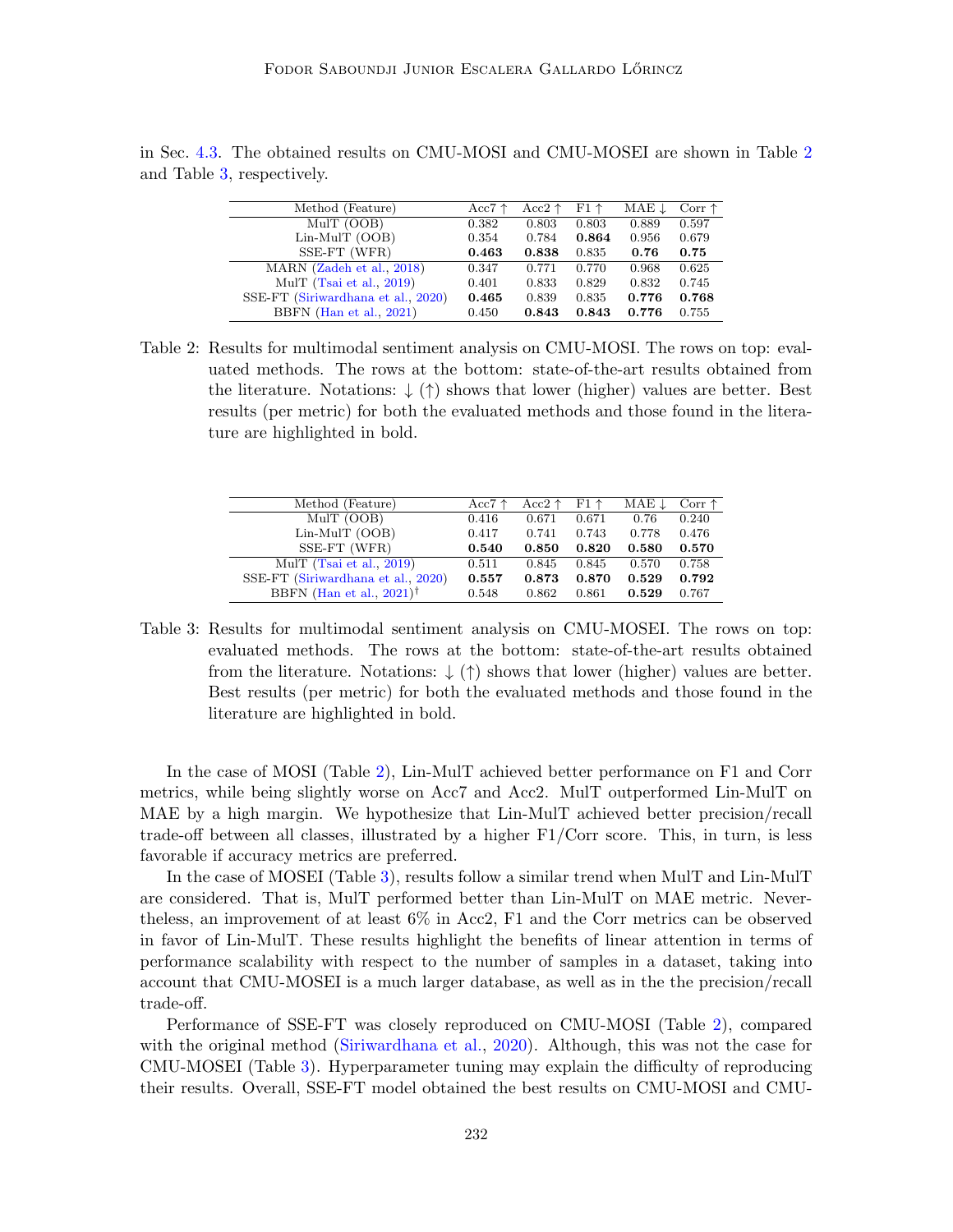MOSEI, taking into account the evaluated architectures (and features). The only exception was the case of the F1 score (on CMU-MOSI), where Lin-MulT obtained slightly better performance. One possible reason for SSE-FT high performance is the use of Self-Supervised Learned features, since MulT and Lin-MulT rely on handcrafted ones. However, it should be noticed that SSE-FT model relies on the quadratic attention network, being computationally and memory expensive.

In comparison with state of the art, MulT and Lin-MulT obtained overall better results than MARN [\(Zadeh et al.,](#page-22-2) [2018\)](#page-22-2), which also uses AU as visual input (i.e., appearanceinvariant features). However, neither MulT nor Lin-MulT obtained better results than BBFN [\(Han et al.,](#page-20-4) [2021\)](#page-20-4) on CMU-MOSI (Table [2\)](#page-14-0) and CMU-MOSEI (Table [3\)](#page-14-1). Nevertheless, BBFN method uses a bi-bimodal fusion consisting of two (quadratic) Transformerbased bimodal learning modules, being also computationally/memory expensive.

#### <span id="page-15-0"></span>5.2. Personality Perception

Table [4](#page-16-1) shows the results for personality perception on the ChaLearn First Impressions [\(Ponce-Lopez et al.,](#page-21-5) [2016\)](#page-21-5) dataset, obtained from distinct architectures and feature sets. We also analysed two different training strategies, i.e., multi-task (MT) and trait by trait training, or simply trait-wise (TW) for short.

First, it should be noted that all evaluated methods presented a similar performance on the FI dataset, as shown in Table [4.](#page-16-1) This is a well known problem related with the First Impressions dataset, where most personality scores are centered in a very small region close to the mean. For the sake of comparison, a prior model obtained directly from the training labels (by averaging) on this dataset was capable of obtaining close to 0.88 of accuracy at test stage [\(Escalante et al.,](#page-19-4) [2020\)](#page-19-4) due to the highly centralized distribution. In turn, changes in the third digit are relevant.

To ease the analysis, we discuss the results of Table [4](#page-16-1) in a pairwise manner, given the method (MulT, Lin-MulT and SSE-FT), feature set (OOB, WFR and OO-WFR) and training strategy (MT or TW).

- OOB vs. WFR: surprisingly, the worse results in the case of personality perception were obtained using the WFR features, specifically when using Lin-Mult and SSE-FT architectures, both trained in a multi-task fashion. Following this tendency and the same training strategy, Lin-MulT (OOB) obtained overall better results than Lin-Mult (WFR). These results were not observed for the case of sentiment analysis, previously discussed. Contrary, SSE-FT with WFR features obtained the best results for sentiment estimation. This suggests that different tasks may be better modeled/captured by different feature sets and model architectures.
- MulT vs. Lin-MulT: in this scenario, MulT performed overall slightly better than Lin-MulT, using the same set of features (OOB) and training strategy (MT). Nevertheless, we consider Lin-MulT still competitive as it saves computational and memory resources, motivating us to exploit different feature combinations such as OO-WFR (discussed next). Note that feature fusion like OO-WFR could be prohibitive when the quadratic attention module is combined with limited computational resources.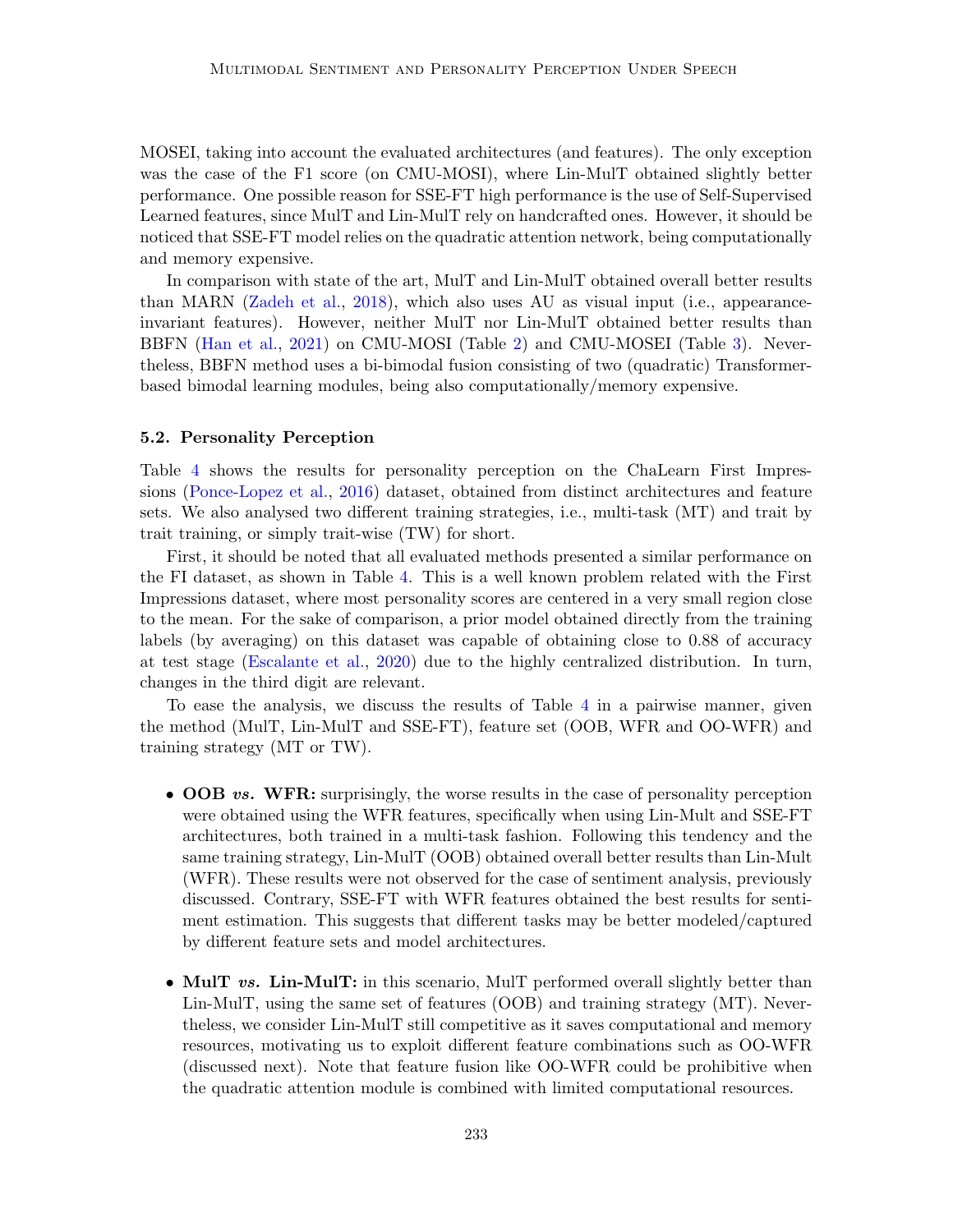• MT vs. TW: before discussing OO-WFR feature fusion, we evaluated training some of the models for personality perception trait-wise, instead of multi-task. We observed that the trait-wise helped to improve the results, for instance, if we compare Lin-MulT using OOB feature set on both cases. This is reinforced when we combine different features as mentioned above (OO-WFR) using the same method. That is, Lin-MulT using OO-WFR set obtained even better performance when trained trait by trait, compared to multi-task training, also suggesting that both feature sets (OOB and WFR) bring complementary information. Nevertheless, this improvement is not typical as multi-task training usually benefits training with complementary information from the different tasks (or traits, in our case). We hypothesize this may be related with the fact that the FI dataset has the scores centered in a very small region close to the mean.

| Method (Feature)              | Strategy | O<br>↑ | C.     | E.     | A      | N      | Avg    | $R^2$ $\uparrow$ |
|-------------------------------|----------|--------|--------|--------|--------|--------|--------|------------------|
| $Lin-MuIT$ (WFR)              | MТ       | 0.9007 | 0.8967 | 0.8966 | 0.9019 | 0.8941 | 0.8980 | 0.24             |
| SSE-FT (WFR)                  | MТ       | 0.9022 | 0.8954 | 0.8972 | 0.9046 | 0.8982 | 0.8995 | 0.26             |
| $Lin-MuIT$ (OOB)              | МT       | 0.9041 | 0.8960 | 0.9037 | 0.9005 | 0.8988 | 0.9006 | 0.27             |
| MulT (OOB)                    | МT       | 0.9033 | 0.8975 | 0.9036 | 0.9024 | 0.9010 | 0.9016 | 0.29             |
| $Lin-MuIT$ (OOB)              | TW       | 0.9052 | 0.8979 | 0.9045 | 0.9031 | 0.9008 | 0.9023 | 0.30             |
| $Lin-MuIT$ (OO-WFR)           | MT       | 0.9074 | 0.9004 | 0.9073 | 0.9043 | 0.9021 | 0.9043 | 0.32             |
| $Lin-MuIT$ (OO-WFR)           | TW       | 0.9078 | 0.9007 | 0.9077 | 0.9058 | 0.9041 | 0.9050 | 0.33             |
| $CR-Net(+)$ (Li et al., 2020) | MТ       | 0.9195 | 0.9218 | 0.9202 | 0.9177 | 0.9146 | 0.9188 |                  |

<span id="page-16-1"></span>Table 4: Personality perception results on the First Impressions [\(Ponce-Lopez et al.,](#page-21-5) [2016\)](#page-21-5) dataset: ↑ shows that higher values are better. Best results for both the evaluated methods and those found in the literature are highlighted in bold.

In comparison with the state of the art, CR-Net [\(Li et al.,](#page-21-8) [2020\)](#page-21-8) still gives better results compared to the evaluated architectures, feature sets and training strategies. However, CR-Net works under a particular and different condition we are trying to avoid, i.e., it uses raw visual data (from the entire scene and the person's face) that can be sensitive to appearance-based features. In contrast, the evaluated approaches use Action Units and FAb-Net [\(Wiles et al.,](#page-22-8) [2018\)](#page-22-8) features as visual inputs that do not capture identity-specific information according to the literature [\(Agarwal et al.,](#page-18-5) [2020\)](#page-18-5). Moreover, the evaluated approaches/features may promote cross-dataset/domain/scenario generalization.

#### <span id="page-16-0"></span>5.3. Cross-modal ablation

We measured the importance of individual target modality branches in cross-modal transformers on MulT and Lin-MulT using the ChaLearn First Impressions dataset. According to Table  $5$  and  $R<sup>2</sup>$  metric, cross-modal transformer with video as target modality had the best results for MulT, whereas the one with audio as the target was the winner for Lin-MulT. We found no specific target modality whose cross-modal transformer outperformed the rest.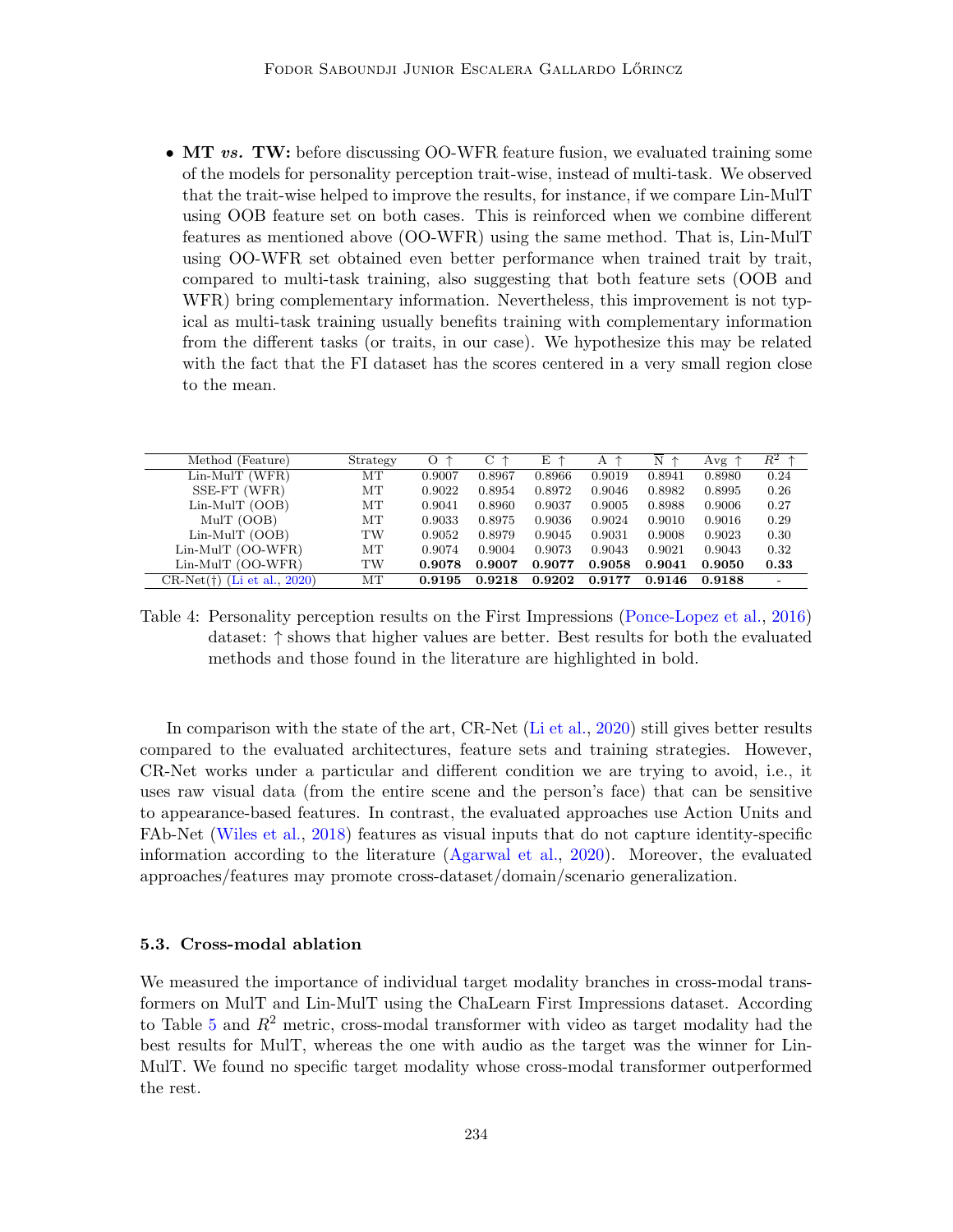| Source $\rightarrow$ Target | Method     | Avg $(1-MAE)$ $\uparrow$ | $R2$ $\sim$ |
|-----------------------------|------------|--------------------------|-------------|
| $A+V \rightarrow T$         | MulT       | 0.902                    | 0.151       |
|                             | $Lin-MuIT$ | 0.894                    | 0.143       |
| $T+A \rightarrow V$         | MulT       | 0.900                    | 0.244       |
|                             | $Lin-MuIT$ | 0.899                    | 0.221       |
| $V+T \rightarrow A$         | MulT       | 0.900                    | 0.239       |
|                             | $Lin-MuIT$ | 0.901                    | 0.246       |

<span id="page-17-2"></span>Table 5: Cross-modal ablation on the First Impressions [\(Ponce-Lopez et al.,](#page-21-5) [2016\)](#page-21-5) dataset, given a source and target modality.

#### <span id="page-17-1"></span>5.4. Computational and memory constraints

Real-time evaluation constrains memory consumption. Linear transformers scale better than quadratic ones, and drastic changes may rise in computational depending on the available GPU units since most computations can be parallel. Nevertheless, energy consumption will scale linearly and quadratically in the two methods, a considerable difference in some IoT applications.

Beyond the scaling properties, exact numbers can change quickly due to the quick technological advances. In turn, our description is restricted. We used an RTX Titan unit with 24 GB RAM. Computation of a 10-second sample took 48 ms and 52 ms for the linear and the quadratic transformers, respectively. For a 30-second (100-second) sample, we had 51 ms (61) for the linear and 150 ms (1400 ms) for the quadratic one, respectively. The drastic change in time means that the quadratic method ran out of parallel computational units. Beyond these computations, preprocessing also limits the number of available GPU units.

Progress in technology may offer solutions. For example, FPGA accelerators are about 7 times to 45 times faster than comparable systems using high-end GPUs, and the FPGAs may consume ten times less energy for deep CNN networks, like YOLOv3 [\(Hesse,](#page-20-11) [2021;](#page-20-11) [Wei et al.,](#page-22-12) [2021\)](#page-22-12). Tensor Processing Units (TPUs) can alleviate constraints on real-time computations. In addition, cloud computing can also mitigate the problem, although privacy issues may arise. In all of these cases, the problem of energy consumption remains.

To close this discussion, it should be mentioned that our RTX Titan unit with 24 GB RAM was insufficient to test the MulT (quadratic) method for more than three channels to be fused; we quickly ran out of memory. The advancements of deep technology will give rise to more sophisticated and efficient transformer-based fusion methods. Nonetheless, the linear advantage will hold.

## <span id="page-17-0"></span>6. Final Remarks

Transformer models are state-of-the-art in deep learning technology; they are overcoming Convolutional Neural Networks (CNNs) on different tasks [\(Dosovitskiy et al.,](#page-19-9) [2020\)](#page-19-9). We compared the fusion capabilities of state-of-the-art transformer models, the Transformer-Based Self Supervised Feature Fusion Model (SSE-FT) [\(Siriwardhana et al.,](#page-22-5) [2020\)](#page-22-5) and the Multimodal Transformer Model (MulT) [\(Tsai et al.,](#page-22-9) [2019\)](#page-22-9) on sentiment estimation and personality perception databases. We also compared the performance of quadratic attention of these models and the case when we replaced these attention models with the linear version in MulT. We restricted our studies to methods that are appearance invariant, with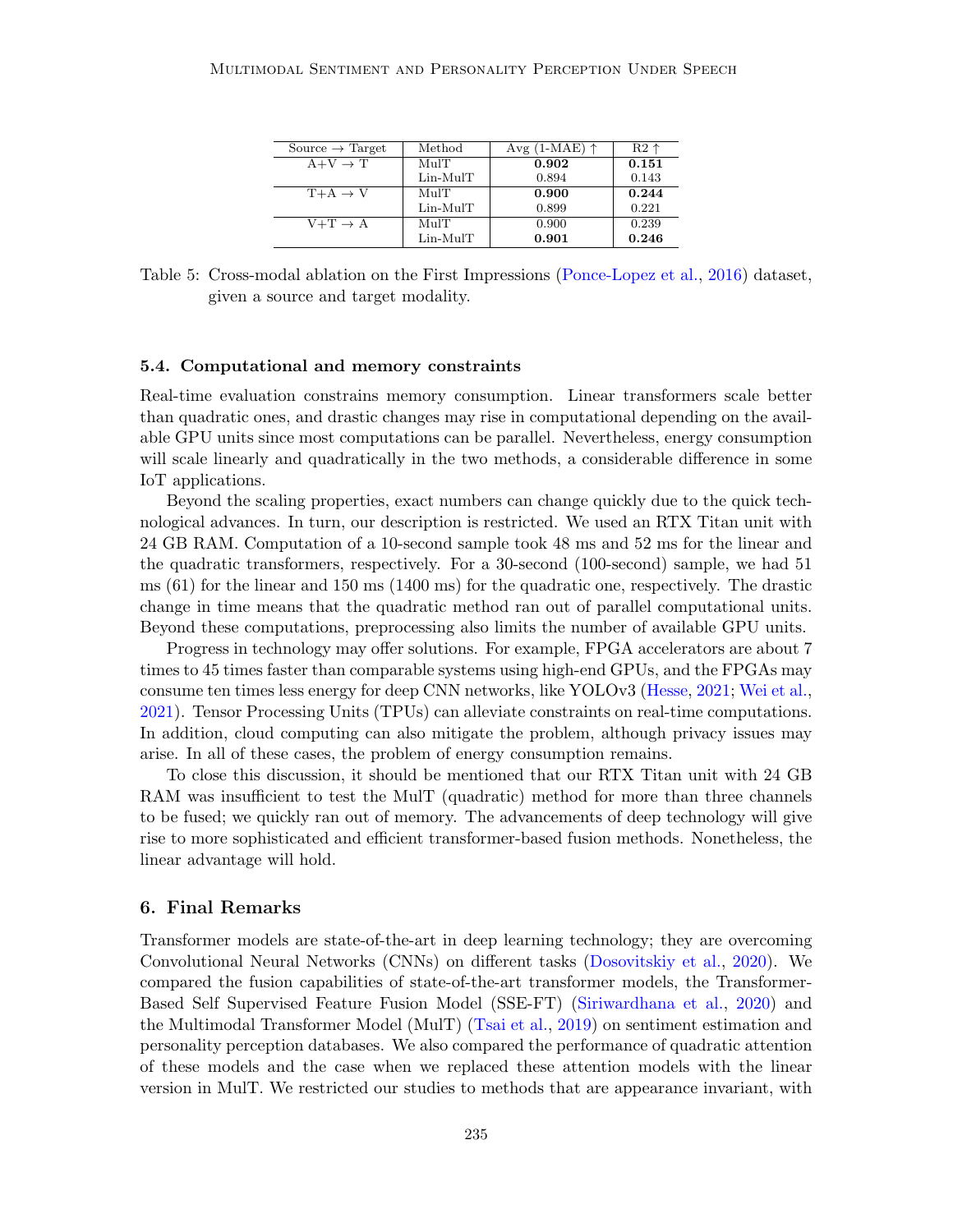the purpose of mitigating possible sources of bias coming from appearance-based features. Our main findings are summarized as follows:

- On sentiment estimation, MulT, and SSE-FT performed similarly, but with the increase of the database, SSE-FT performed better;
- On personality perception, where the distribution of the data is very narrow, MulT was better than SSE-FT;
- The linear attention version of MulT (Lin-MulT) was competitive in all cases;
- Lin-MulT is computationally efficient. The linear scaling of its memory requirement, instead of the quadratic one, enabled the fusion of the features that gave better results for the case of personality perception;

All in all, memory, speed, accuracy, and fusing capabilities of the Lin-MulT architecture make it an attractive choice for real-time sentiment analysis and personality perception.

# Acknowledgments

This work has been partially supported by EU H2020 project Humane AI Net (grant agreement No. 952026), by Spanish project PID2019-105093GB-I00 and by ICREA under the ICREA Academia programme.

# References

- <span id="page-18-5"></span>Shruti Agarwal, Hany Farid, Tarek El-Gaaly, and Ser-Nam Lim. Detecting deep-fake videos from appearance and behavior. In 2020 IEEE International Workshop on Information Forensics and Security (WIFS), pages 1–6. IEEE, 2020.
- <span id="page-18-4"></span>Zadeh Amir, Liang Paul Pu, Poria Soujanya, Cambria Erik, and Morency Louis-Philippe. Multimodal language analysis in the wild: CMU-MOSEI dataset and interpretable dynamic fusion graph. In Proceedings of the 56th Annual Meeting of the Association for Computational Linguistics, volume 1, pages 2236–2246, 2018.
- <span id="page-18-0"></span>Egils Avots, Tomasz Sapiński, Maie Bachmann, and Dorota Kamińska. Audiovisual emotion recognition in wild. Machine Vision and Applications, 30(5):975–985, Jul 2019.
- <span id="page-18-2"></span>Tadas Baltrušaitis, Marwa Mahmoud, and Peter Robinson. Cross-dataset learning and person-specific normalisation for automatic Action Unit detection. In 11th IEEE International Conference and Workshops on Automatic Face and Gesture Recognition (FG), volume 06, pages 1–6, 2015.
- <span id="page-18-3"></span>Tadas Baltrušaitis, Amir Zadeh, Yao Chong Lim, and Louis-Philippe Morency. OpenFace 2.0: Facial behavior analysis toolkit. In IEEE International Conference on Automatic Face and Gesture Recognition, 2018.
- <span id="page-18-1"></span>Joan-Isaac Biel, Lucía Teijeiro-Mosquera, and Daniel Gatica-Perez. FaceTube: predicting personality from facial expressions of emotion in online conversational video. In ICMI, pages 53–56, 2012.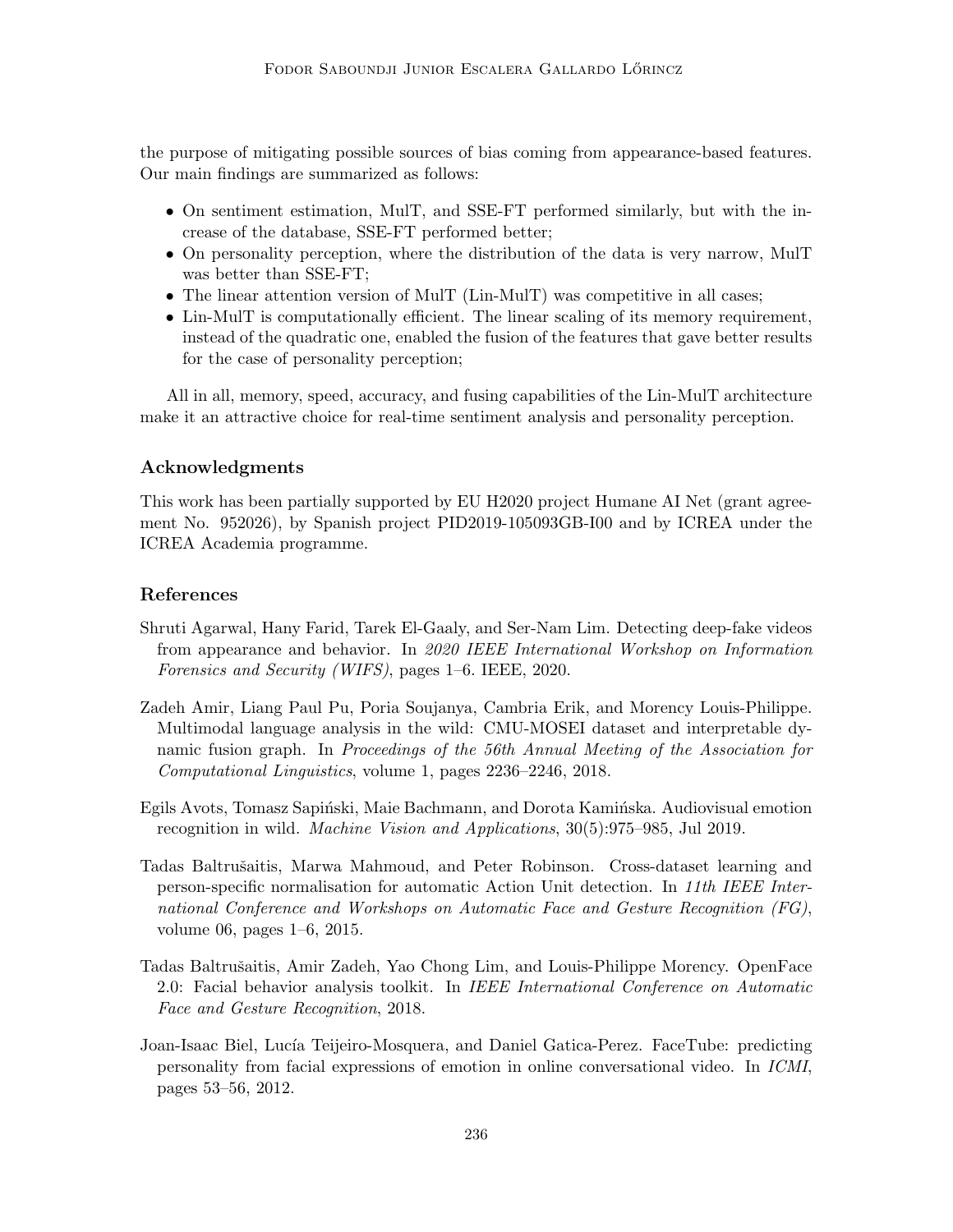- <span id="page-19-0"></span>Oya Celiktutan and Hatice Gunes. Continuous prediction of perceived traits and social dimensions in space and time. In ICIP, pages 4196–4200, 2014.
- <span id="page-19-7"></span>Baiyu Chen, Sergio Escalera, Isabelle Guyon, Víctor Ponce-López, Nihar Shah, and Marc Oliu. Overcoming calibration problems in pattern labeling with pairwise ratings: Application to personality traits. In European Conference on Computer Vision Workshop (ECCVW), pages 419–432, 2016.
- <span id="page-19-5"></span>David Curto, Albert Clap´es, Javier Selva, Sorina Smeureanu, Julio C. S. Jacques Junior, David Gallardo-Pujol, Georgina Guilera, David Leiva, Thomas B. Moeslund, Sergio Escalera, and Cristina Palmero. Dyadformer: A multi-modal transformer for long-range modeling of dyadic interactions. In Proceedings of the IEEE/CVF International Conference on Computer Vision (ICCV) Workshops, pages 2177–2188, October 2021.
- <span id="page-19-6"></span>Jacob Devlin, Ming-Wei Chang, Kenton Lee, and Kristina Toutanova. BERT: Pretraining of deep bidirectional transformers for language understanding.  $arXiv$  preprint arXiv:1810.04805, 2018.
- <span id="page-19-9"></span>Alexey Dosovitskiy, Lucas Beyer, Alexander Kolesnikov, Dirk Weissenborn, Xiaohua Zhai, Thomas Unterthiner, Mostafa Dehghani, Matthias Minderer, Georg Heigold, Sylvain Gelly, et al. An image is worth 16x16 words: Transformers for image recognition at scale. arXiv preprint arXiv:2010.11929, 2020.
- <span id="page-19-2"></span>Paul Ekman and Erika L Rosenberg. What the face reveals: Basic and applied studies of spontaneous expression using the Facial Action Coding System (FACS). Oxford University Press, USA, 1997.
- <span id="page-19-1"></span>Reda Elbarougy, Bagus Tris Atmaja, and Masato Akagi. Continuous audiovisual emotion recognition using feature selection and LSTM. Journal of Signal Processing, 24(6):229– 235, 2020.
- <span id="page-19-8"></span>Hugo Jair Escalante, Isabelle Guyon, Sergio Escalera, Julio C. S. Jacques Junior, Meysam Madadi, Xavier Baró, Stephane Ayache, Evelyne Viegas, Yağmur Güçlütürk, Umut Güçlü, Marcel A. J. van Gerven, and Rob van Lier. Design of an explainable machine learning challenge for video interviews. In International Joint Conference on Neural Networks (IJCNN), pages 3688–3695, 2017.
- <span id="page-19-3"></span>Hugo Jair Escalante, Isabelle Guyon, Sergio Escalera, Julio Cezar Silveira Jacques Junior, Meysam Madadi, Xavier Baró, Stéphane Ayache, Evelyne Viegas, Yagmur Güçlütürk, Umut Güçlü, Marcel A. J. van Gerven, and Rob van Lier. Design of an explainable machine learning challenge for video interviews. In *International Joint Conference on* Neural Networks (IJCNN), pages 3688–3695, 2017.
- <span id="page-19-4"></span>Hugo Jair Escalante, Heysem Kaya, Albert Salah, Sergio Escalera, Yağmur Güçlütürk, Umut Güçlü, Xavier Baró, Isabelle Guyon, Julio C. S. Jacques Junior, Meysam Madadi, Stephane Ayache, Evelyne Viegas, Furkan Gurpinar, Achmadnoer S. Wicaksana, Cynthia Liem, Marcel A. J. Van Gerven, and Rob Van Lier. Modeling, recognizing, and explaining apparent personality from videos. IEEE Transactions on Affective Computing, 2020.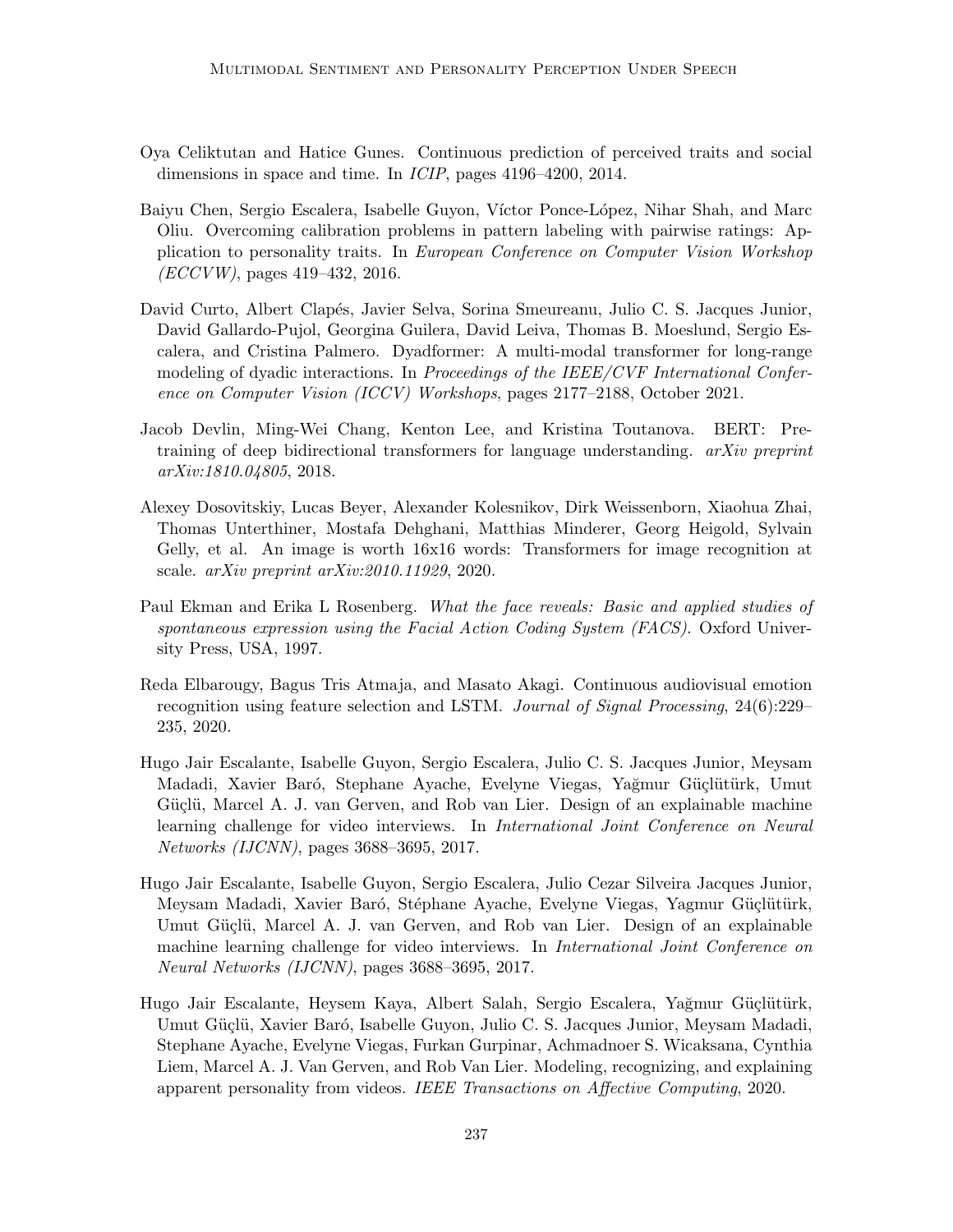- <span id="page-20-10"></span>Florian Eyben, Martin Wöllmer, and Björn Schuller. OpenSMILE: The Munich versatile and fast open-source audio feature extractor. In Proceedings of the 18th ACM International Conference on Multimedia, MM '10, page 1459–1462, 2010.
- <span id="page-20-9"></span>Florian Eyben, Klaus Scherer, Bjorn Schuller, Johan Sundberg, Elisabeth André, Carlos Busso, Laurence Devillers, Julien Epps, Petri Laukka, Shrikanth Narayanan, and Khiet Truong. The geneva minimalistic acoustic parameter set (gemaps) for voice research and affective computing. IEEE Transactions on Affective Computing, 7(2):190–202, 2015.
- <span id="page-20-3"></span>Adám Fodor, László Kopácsi, Zoltán Ádám Milacski, and András Lőrincz. Speech deidentification with deep neural networks. Acta Cybernetica, 25(2):257–269, 2021.
- <span id="page-20-1"></span>Jianzhu Guo, Zhen Lei, Jun Wan, Egils Avots, Noushin Hajarolasvadi, Boris Knyazev, Artem Kuharenko, Julio C. Silveira Jacques Junior, Xavier Baró, Hasan Demirel, Sergio Escalera, Jüri Allik, and Gholamreza Anbarjafari. Dominant and complementary emotion recognition from still images of faces. IEEE Access, 6:26391–26403, 2018.
- <span id="page-20-6"></span>Furkan Gürpinar, Heysem Kaya, and Albert Ali Salah. Combining deep facial and ambient features for first impression estimation. In Gang Hua and Hervé Jégou, editors, ECCVW, pages 372–385, 2016.
- <span id="page-20-4"></span>Wei Han, Hui Chen, Alexander Gelbukh, Amir Zadeh, Louis-philippe Morency, and Soujanya Poria. Bi-bimodal modality fusion for correlation-controlled multimodal sentiment analysis. In Proceedings of the 2021 International Conference on Multimodal Interaction, page 6–15, New York, NY, USA, 2021. Association for Computing Machinery.
- <span id="page-20-7"></span>Kaiming He, Xiangyu Zhang, Shaoqing Ren, and Jian Sun. Deep residual learning for image recognition. CoRR, abs/1512.03385, 2015.
- <span id="page-20-2"></span>Nele Hellbernd and Daniela Sammler. Prosody conveys speaker's intentions: Acoustic cues for speech act perception. Journal of Memory and Language, 88:70–86, 2016.
- <span id="page-20-11"></span>Christopher Noel Hesse. Analysis and comparison of performance and power consumption of neural networks on CPU, GPU, TPU and FPGA, 2021.
- <span id="page-20-0"></span>Julio C. S. Jacques Junior, Yağmur Güçlütürk, Marc Pérez, Umut Güçlü, Carlos Andujar, Xavier Bar´o, Hugo Jair Escalante, Isabelle Guyon, Marcel A. J. van Gerven, Rob van Lier, and Sergio Escalera. First impressions: A survey on vision-based apparent personality trait analysis. IEEE Transactions on Affective Computing, 2019.
- <span id="page-20-5"></span>Julio C. S. Jacques Junior, Agata Lapedriza, Cristina Palmero, Xavier Baro, and Sergio Escalera. Person perception biases exposed: Revisiting the First Impressions dataset. In Proceedings of the IEEE/CVF Winter Conference on Applications of Computer Vision (WACV) Workshops, pages 13–21, January 2021.
- <span id="page-20-8"></span>Angelos Katharopoulos, Apoorv Vyas, Nikolaos Pappas, and François Fleuret. Transformers are RNNs: Fast autoregressive transformers with linear attention. In International Conference on Machine Learning, pages 5156–5165. PMLR, 2020.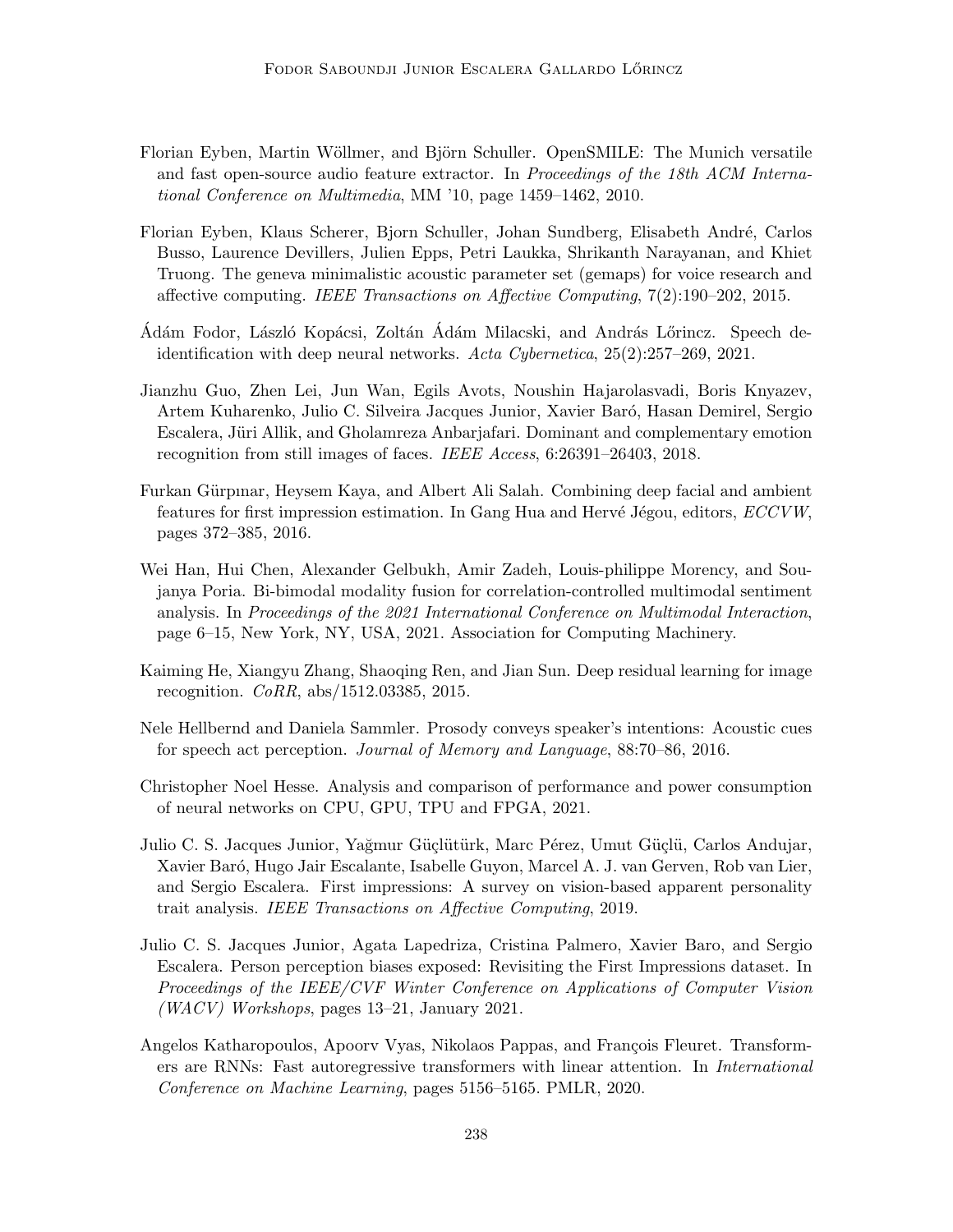- <span id="page-21-6"></span>Heysem Kaya, Furkan Gürpinar, and Albert A. Salah. Multi-modal score fusion and decision trees for explainable automatic job candidate screening from video CVs. In CVPRW, pages 1651–1659, 2017.
- <span id="page-21-4"></span>Simone Leonardi, Diego Monti, Giuseppe Rizzo, and Maurizio Morisio. Multilingual transformer-based personality traits estimation. Information, 11(4), 2020.
- <span id="page-21-8"></span>Yunan Li, Jun Wan, Qiguang Miao, Sergio Escalera, Huijuan Fang, Huizhou Chen, Xiangda Qi, and Guodong Guo. CR-Net: A deep classification-regression network for multimodal apparent personality analysis. International Journal of Computer Vision, 128(12):2763– 2780, Dec 2020.
- <span id="page-21-9"></span>Yinhan Liu, Myle Ott, Naman Goyal, Jingfei Du, Mandar Joshi, Danqi Chen, Omer Levy, Mike Lewis, Luke Zettlemoyer, and Veselin Stoyanov. RoBERTa: A robustly optimized BERT pretraining approach. arXiv preprint arXiv:1907.11692, 2019.
- <span id="page-21-2"></span>Navonil Majumder, Soujanya Poria, Devamanyu Hazarika, Rada Mihalcea, Alexander Gelbukh, and Erik Cambria. DialogueRNN: An attentive RNN for emotion detection in conversations. Proceedings of the AAAI Conference on Artificial Intelligence, 33(01): 6818–6825, Jul. 2019.
- <span id="page-21-1"></span>Aleix Martinez. Context may reveal how you feel. Proceedings of the National Academy of Sciences, 116:201902661, 03 2019.
- <span id="page-21-3"></span>Cristina Palmero, Javier Selva, Sorina Smeureanu, Julio C. S. Jacques Junior, Albert Clapes, Alexa Mosegui, Zejian Zhang, David Gallardo, Georgina Guilera, David Leiva, and Sergio Escalera. Context-aware personality inference in dyadic scenarios: Introducing the UDIVA dataset. In *Proceedings of the IEEE/CVF Winter Conference on Applications* of Computer Vision (WACV) Workshops, pages 1–12, January 2021.
- <span id="page-21-11"></span>Vassil Panayotov, Guoguo Chen, Daniel Povey, and Sanjeev Khudanpur. LibriSpeech: An ASR corpus based on public domain audio books. In 2015 IEEE International Conference on Acoustics, Speech and Signal Processing (ICASSP), pages 5206–5210, 2015.
- <span id="page-21-0"></span>Le Vy Phan and John Rauthmann. Personality computing: New frontiers in personality assessment. Social and Personality Psychology Compass, 15, 06 2021.
- <span id="page-21-5"></span>Victor Ponce-Lopez, Baiyu Chen, Marc Oliu, Ciprian Corneanu, Xavier Baró, Hugo Jair Escalante, Isabelle Guyon, and Sergio Escalera. ChaLearn LAP 2016: First round challenge on First Impressions - dataset and results. In European Conference on Computer Vision (ECCV) Workshop, pages 400–418, 2016.
- <span id="page-21-7"></span>Ricardo Darío Pérez Principi, Cristina Palmero, Julio C Junior, and Sergio Escalera. On the effect of observed subject biases in apparent personality analysis from audio-visual signals. IEEE Transactions on Affective Computing, 2019.
- <span id="page-21-10"></span>Steffen Schneider, Alexei Baevski, Ronan Collobert, and Michael Auli. wav2vec: Unsupervised pre-training for speech recognition. arXiv preprint arXiv:1904.05862, 2019.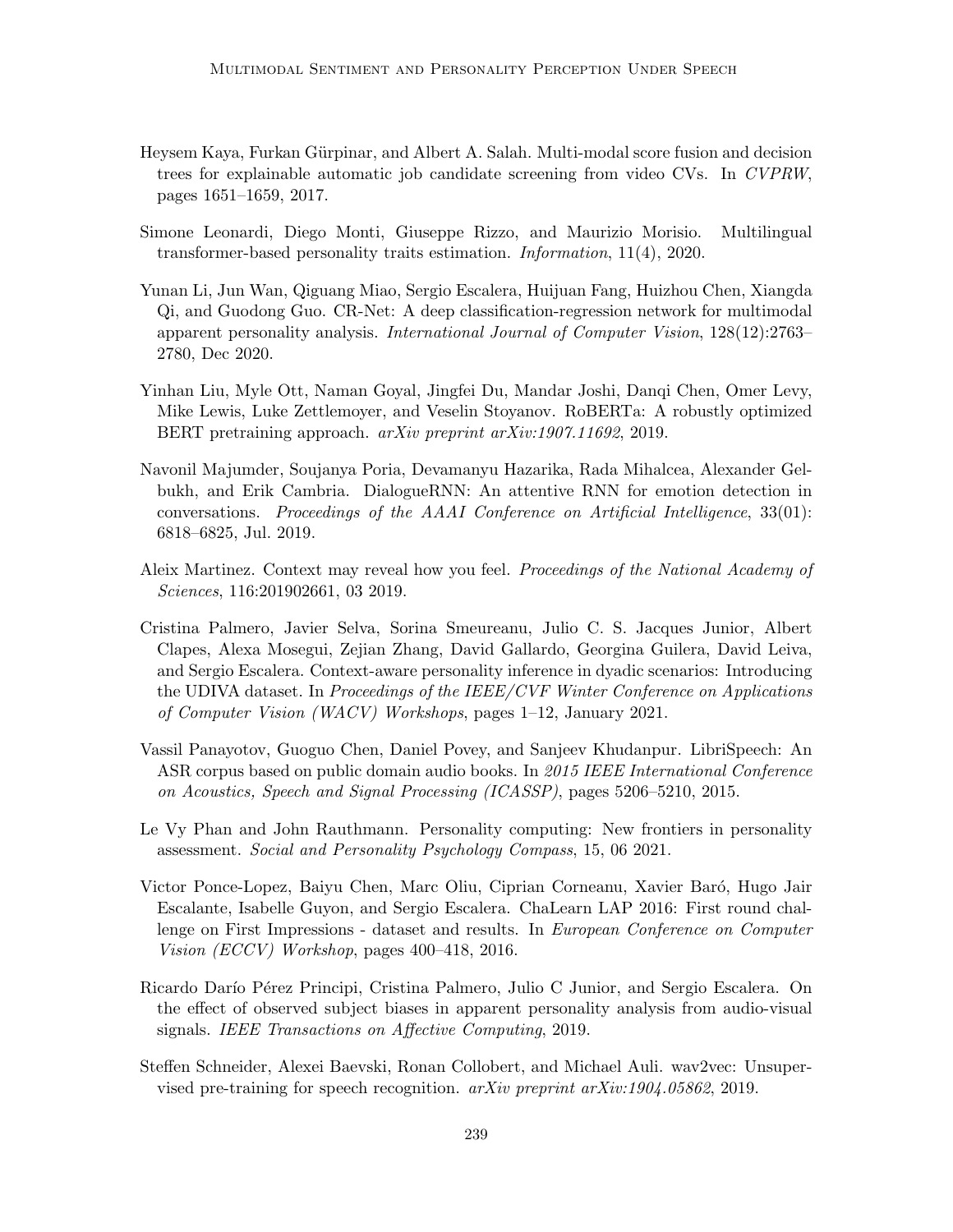- <span id="page-22-3"></span>Liam Schoneveld, Alice Othmani, and Hazem Abdelkawy. Leveraging recent advances in deep learning for audio-visual emotion recognition. Pattern Recognition Letters, 146:1–7, 2021.
- <span id="page-22-5"></span>Shamane Siriwardhana, Tharindu Kaluarachchi, Mark Billinghurst, and Suranga Nanayakkara. Multimodal emotion recognition with transformer-based self supervised feature fusion. IEEE Access, 8:176274–176285, 2020.
- <span id="page-22-1"></span>Mohammad Soleymani, David Garcia, Brendan Jou, Björn Schuller, Shih-Fu Chang, and Maja Pantic. A survey of multimodal sentiment analysis. Image and Vision Computing, 65:3–14, 2017. Multimodal Sentiment Analysis and Mining in the Wild Image and Vision Computing.
- <span id="page-22-6"></span>Jim Stone. Face recognition: When a nod is better than a wink. Current Biology,  $11(16)$ : R663–R664, 2001.
- <span id="page-22-9"></span>Yao-Hung Hubert Tsai, Shaojie Bai, Paul Pu Liang, J Zico Kolter, Louis-Philippe Morency, and Ruslan Salakhutdinov. Multimodal transformer for unaligned multimodal language sequences. In Proceedings of the conference. Association for Computational Linguistics. Meeting, volume 2019, page 6558. NIH Public Access, 2019.
- <span id="page-22-4"></span>Ashish Vaswani, Noam Shazeer, Niki Parmar, Jakob Uszkoreit, Llion Jones, Aidan N Gomez, Lukasz Kaiser, and Illia Polosukhin. Attention is all you need. In Advances in Neural Information Processing Systems, pages 5998–6008, 2017.
- <span id="page-22-0"></span>Alessandro Vinciarelli and Gelareh Mohammadi. A survey of personality computing. IEEE Transaction on Affective Computing, 5(3):273–291, 2014.
- <span id="page-22-12"></span>Kaijie Wei, Koki Honda, and Hideharu Amano. An implementation methodology for neural network on a low-end FPGA board. International Journal of Networking and Computing, 11(2):172–197, 2021.
- <span id="page-22-8"></span>Olivia Wiles, A Koepke, and Andrew Zisserman. Self-supervised learning of a facial attribute embedding from video. *arXiv preprint arXiv:1808.06882*, 2018.
- <span id="page-22-10"></span>Liangqing Wu, Dong Zhang, Qiyuan Liu, Shoushan Li, and Guodong Zhou. Speaker personality recognition with multimodal explicit many2many interactions. In IEEE International Conference on Multimedia and Expo (ICME), pages 1–6, 2020.
- <span id="page-22-7"></span>Amir Zadeh, Rowan Zellers, Eli Pincus, and Louis-Philippe Morency. Multimodal sentiment intensity analysis in videos: Facial gestures and verbal messages. IEEE Intelligent Systems, 31(6):82–88, 2016a.
- <span id="page-22-11"></span>Amir Zadeh, Rowan Zellers, Eli Pincus, and Louis-Philippe Morency. MOSI: Multimodal Corpus of Sentiment Intensity and Subjectivity Analysis in Online Opinion Videos. ArXiv, abs/1606.06259, 2016b.
- <span id="page-22-2"></span>Amir Zadeh, Paul Pu Liang, Soujanya Poria, Prateek Vij, Erik Cambria, and Louis-Philippe Morency. Multi-attention recurrent network for human communication comprehension. In Thirty-Second AAAI Conference on Artificial Intelligence, 2018.